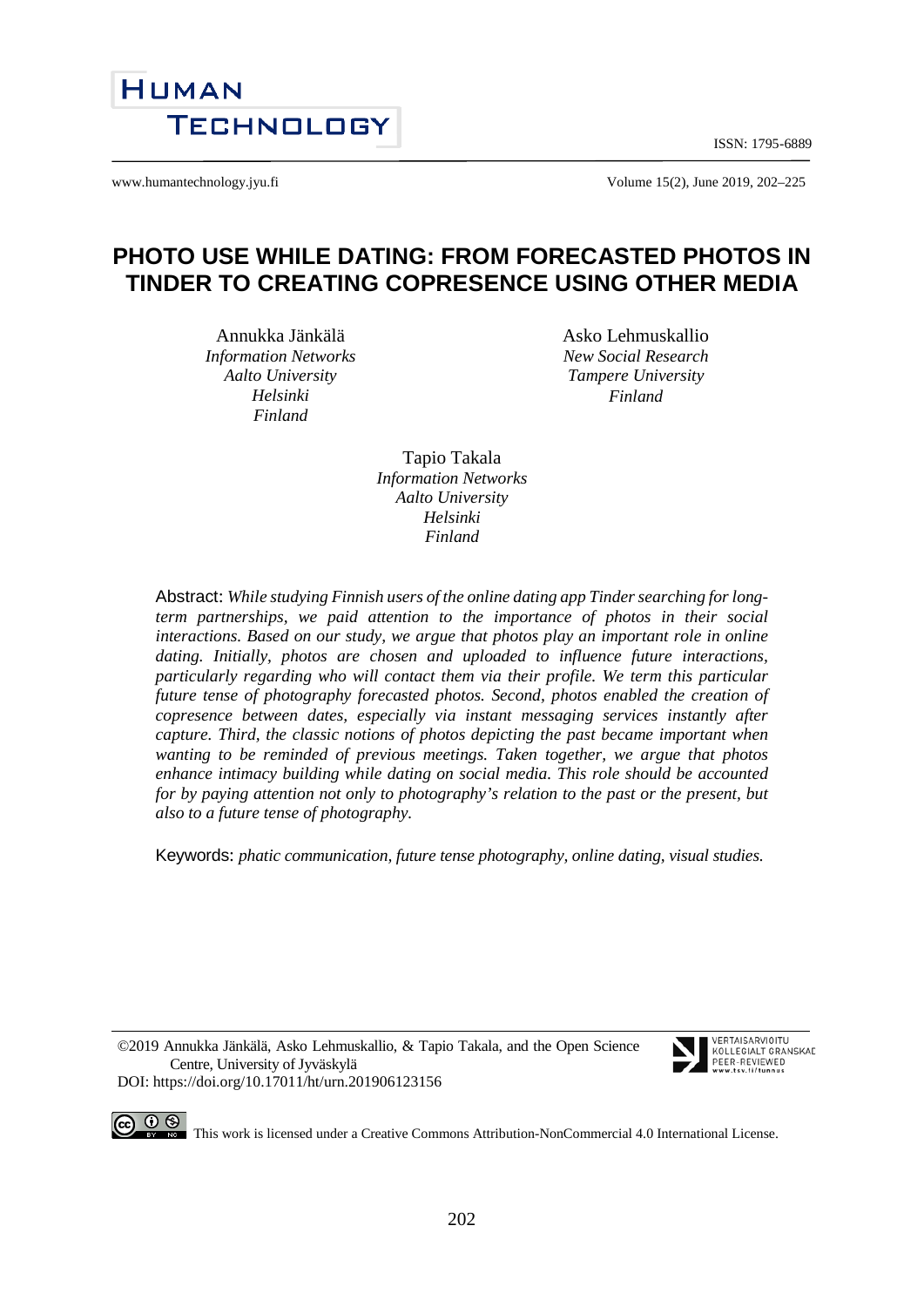#### **INTRODUCTION**

During our research of individuals using social dating sites to find long-term partners in Finland, we noticed the importance of photos for triggering future connections. Our interest was sparked by hearing conversations of teenagers on a bus ride, focused on giving each other advice of how to choose photos on one's profile for getting "matches," signs of interest on Tinder, a widely used social dating site. These matches provided the teenagers, as well as others using the service, an opportunity to meet hitherto strangers in the future, strangers who possibly might become one of the closest persons that one has. These observations led to our interest in the role of photos in building intimate social relationships, with particular attention on how they are used in concurrent social media. It soon became apparent that the search for long-term partners, which may have started on Tinder, quickly moved to other communicational media, such as WhatsApp or Skype, or to a table at a café. This temporality in dating—from searching for matches to starting first conversations, and then possibly meeting someone face-to-face—is a good example of what we call the *flows of social interactions*, that is, the sequences of interaction that have particular rhythms, temporalities, places, and people involved. Importantly, flows of social interaction do not always stay the same but change depending on the social relations among those involved and the purposes of communication.

While dating using social media technologies might seem superficial because of the initial lack of face-to-face interaction, dating sites and applications have become major players in bringing people together. Sites today range from special dating sites for Muslims, Jews, and Christians to dating sites for people of specific or all sexual orientations. Finkel, Eastwick, Karney, Reis, and Sprecher (2012) identified 14 distinct categories of online dating sites, including general (e.g., Match, PlentyOfFish, OkCupid) and specialist sites (e.g., JDate, Grindr), matching sites that use self-reports (e.g., eHarmony, PerfectMatch) or don't use them (e.g., GenePartner, ScientificMatch), and "hookup" and adultery sites (e.g., GetItOn, AshleyMadison).

Whereas newspapers, magazines, and bulletin boards have been used for decades for mediated dating, arguably the facility of using digital devices has an impact on the popularity of today's dating technologies. Furthermore, the development of graphical user interfaces has allowed for a broader spectrum of representations on dating sites than earlier (MacLeod & McArthur, 2018). Early text-based announcements are nowadays amended with photos, and in many cases, it is the image that has taken upper hand in presentations of one's online self (Senft & Baym, 2015).

This photo-driven self-presentation reflects especially the case of Tinder, a service launched in 2012 for users to find potential partners by deciding, based on a profile photo, if they think that they would like the person depicted. If both parties "like" each other, that is, swipe each other's profile photo to the right on their mobile device screens, they can start to communicate with each other. The swipe determines future interactions in a binary manner and thus is decisive for using the platform (David & Cambre, 2016). Swiping profile photos continues to be a main feature of Tinder, and in 2018, the company claimed to have 1.6 billion swipes a day.

We decided to interview and observe users of the online dating app Tinder who were searching for long-term partnerships, paying specific attention to the importance of photos in their social interactions while dating. In following a practice turn in visual studies (Lehmuskallio & Gómez Cruz, 2016), we paid specific attention to the practices in which photo use is embedded, in this case, within the practices related to finding a long-term partner. One question specifically guided our research: How are photos used during the process of searching for long-term partners?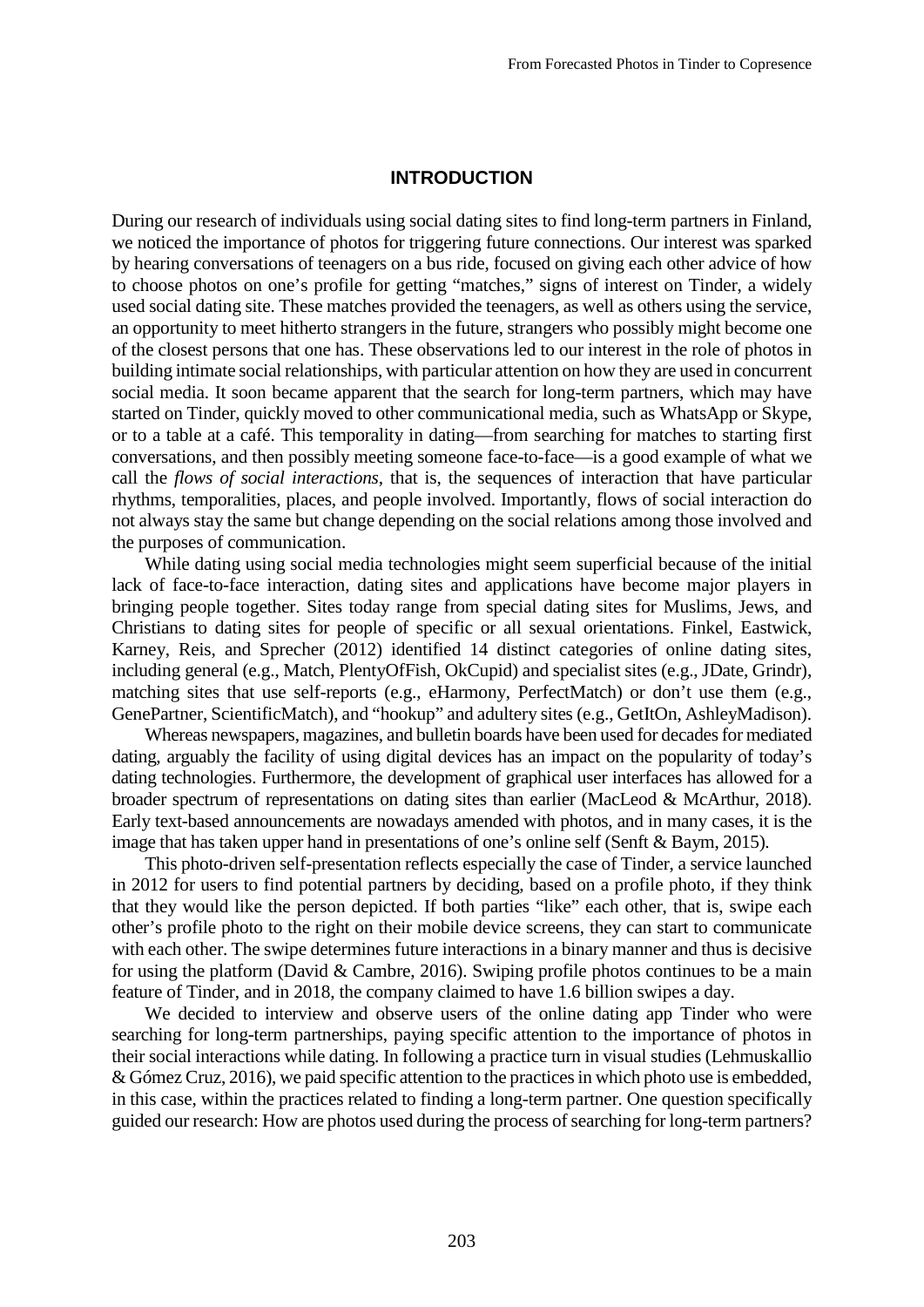We narrowed the research question by focusing on users from the capital region of Finland who use, or have used, Tinder for searching for long-term partners.

Mobile photography is particularly important for capturing, sharing, and displaying photos when using dating apps for finding a future partner. Earlier studies of mobile photo use have shown that mobile photo communication tends to emphasize "real-timeness" and an ephemerality of images, which is in stark contrast to past uses of snapshot photography, which were often taken in the moment in order to remember the past (e.g., Gye, 2007; Van House, 2011; Villi, 2016). In contrast to this related work, our findings, presented later, show that photos, once uploaded to a dating service such as Tinder, are used initially to influence the future. The work of selecting proper visual representations of oneself and one's surrounding is undertaken in order to frame future interactions in particular ways. We call these images *forecasted photos* because they are photos uploaded specifically to influence one's future. This photo work adds a future tense to related work on snapshot photography, which has tended to focus either on that what has been, or in the present tense, on that what is (see, e.g., Rose, 2010; and contributions in Larsen & Sandbye, 2013, and Gómez Cruz & Lehmuskallio, 2016). The importance of using cameras or photos to evoke *desired futures* is apparent in other cultural fields as well, as we will discuss at the end of the paper.

Taking a perspective on the temporal unfolding of dating practices also allows us to underscore the role of *flows of social interaction* in using communication technologies: Specific communication technologies seldom are used alone but rather as part of a broader ecology of communicative interactions. This finding is at odds with the vast amount of related research focusing mainly on a single platform or service, pointing to the importance that methodological choices have for analytical conceptualizations.

#### **RELATED LITERATURE**

#### **Snapshot Photography**

In the following, we present related work on nonprofessional photo use, focusing on the practices within which image use is embedded. Early studies on snapshot photography are among the first to explore how images are actually used, thus providing an important backdrop for reflecting on current usages. Snapshot photography became popular in the early  $20<sup>th</sup>$  century with the advent of relatively inexpensive, easy-to-use cameras combined with an industry supporting this ease of use. Film photos were used for about a century and are characterized by their materiality, durability, and use as objects of memory. As Van House (2011) pointed out, viewing traditional film photos after capture was delayed due to technical features of taking photos, mainly film processing and printing. This means that photos cannot be seen immediately after capture, and it can take at times quite long before seeing the printed photos. Thus, when the developed and printed photos are viewed, they are always about situations that happened already some time ago. No wonder that Richard Chalfen (1987) found in his 1980s study of snapshot practices in the USA that snapshot photos at the time were taken mainly to document the present and as reminders of the past.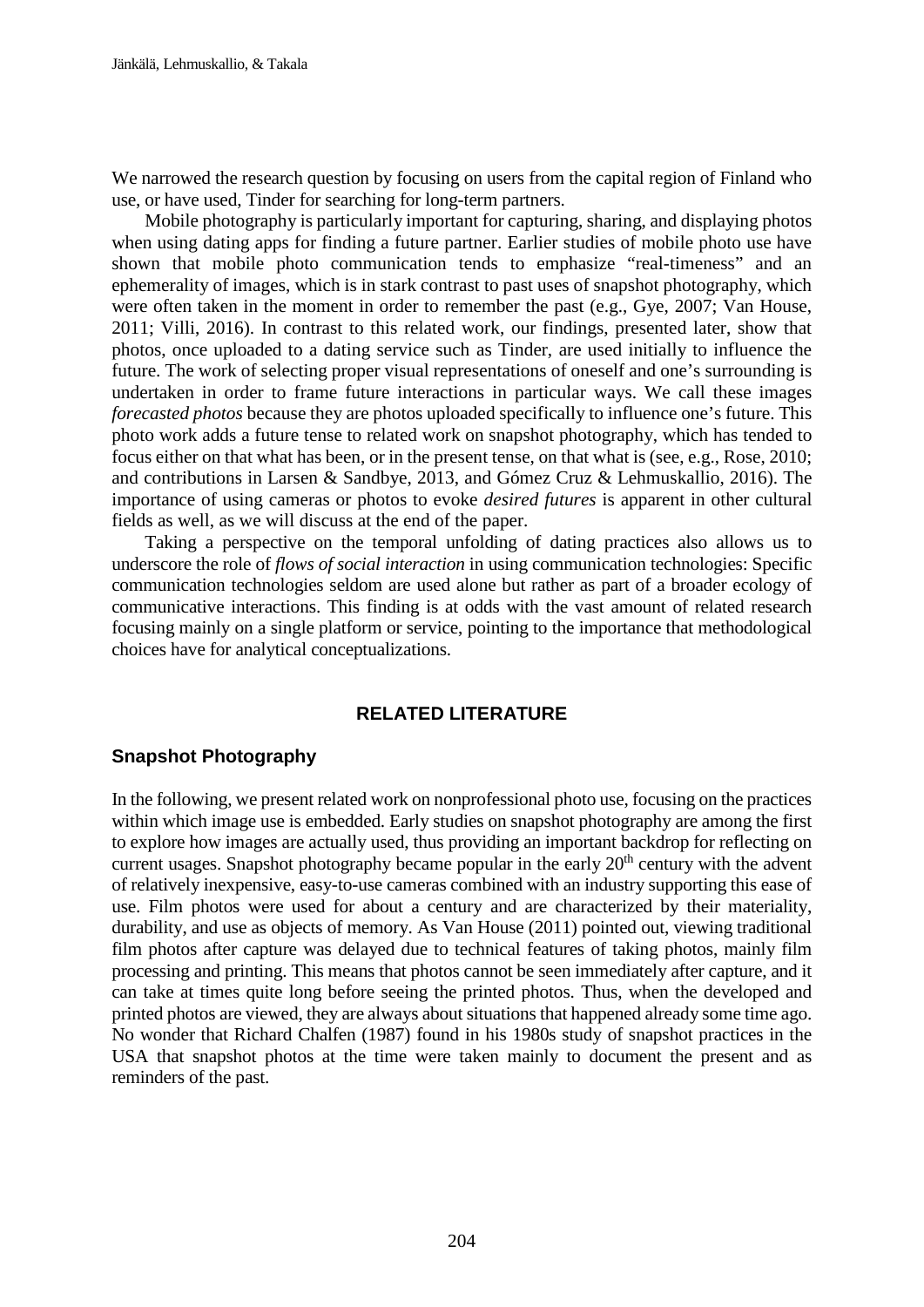Most film photos were taken with considerable deliberation, which was influenced by the costs related to buying and developing film (Chalfen, 1987). Photos tended to be of a selective set of topics, mainly of people close to oneself and of special events, such as weddings, graduations, travels, and get-togethers. These images of special events and close social relationships tied people together, particularly allowing for reinforcing contact between and among people living far from each other.

Due to their specific materiality, printed photos had a specific durability: Once printed, they can be retrieved even decades later without any special equipment (Rose, 2010). While the organization and annotation of paper photos is laborious, once organized in albums, often with annotations written on or beside the photos, a collection of paper photos can make sense even to someone who knows nothing about the people in the photos, for example, by someone who finds them at a flea market (Van House, 2011).

#### **Mobile Camera Phone Photography**

During most of the 20<sup>th</sup> century, once families bought a camera, they tended to have only one that was used for family photography. However, this social use of cameras changed with the advent of cheap consumer cameras. Every family member might have his/her own camera to bring on vacation or when meeting friends. With the uptake of mobile phones, and the embedding of cameras into these devices, mobile camera phones started to replace cheap consumer cameras, and later, in many cases, all family cameras.

Mobile camera phones have affected photo capture, sharing, and display, facilitating nearreal-time sharing of place, as well as providing for distant closeness. Already in 2011, Van House suggested that digital photography was far more convenient than film-based photography, and camera phones in particular made it easy to take photos spontaneously. The automatic settings on camera phones make it easy to capture photos that are deemed good enough by many casual photographers. Moreover, digital photos can be viewed immediately after capture and then emailed or posted online. The archiving and annotation of photos is faster on the computer, and digital technologies allow easy modification of photos.

Various authors (e.g., Gye, 2007; Van House, 2011) have suggested that the digitalization of photography brought a change in its temporality: "The private photograph is now often ephemeral and shared," as Van House (2011, p. 132) remarked. Personal photos are shared by being posted online, on sites that tend to be more public than the former social viewing of photo albums that Chalfen studied. On social media, it is nearly mandatory to have a profile picture, making photos of faces essential features on social media profiles. Whereas paper photos could be bought at flea markets by random people even decades after the photos had been taken, digital photos are ephemeral. This is because they lack the durability of paper photos and often are used for immediate communication: "Because digital images are more public, malleable and immediate, they are being used for communication and interaction more widely and in continually diversifying ways" (Van House, 2011, p. 133).

In snapshot photography, relationships are a recurring theme and people continue to take photos in order to remember special events. Snapshot photography tends to focus on social relationships, representation of self with and without others, and self-expression. People use photos to create and maintain relationships by, for example, including certain people in shared photos and deciding with whom to share specific photos. Second, people use them for representational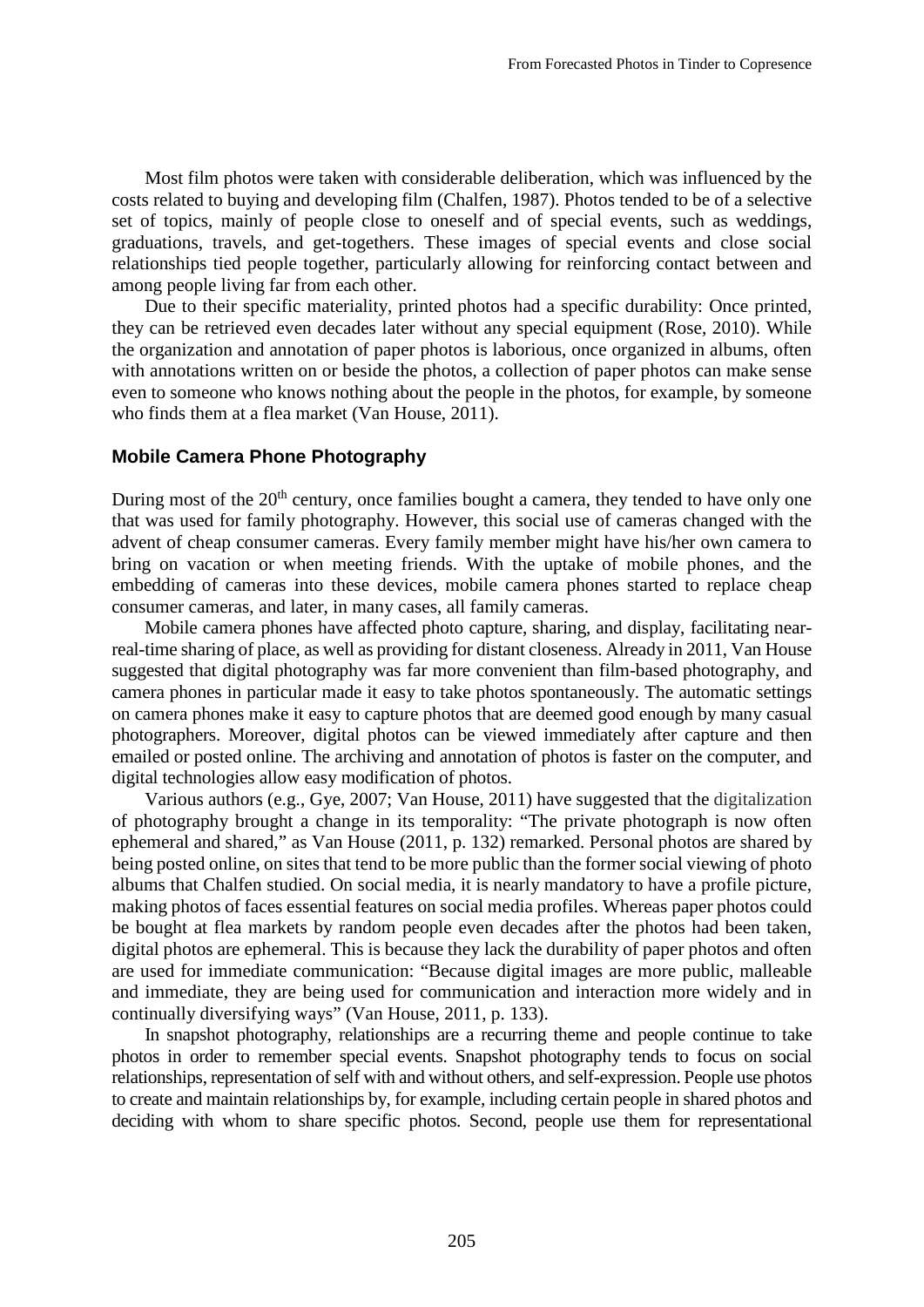purposes, deliberately selecting certain photos that fit into the presentation of self that they want to give about themselves. And ever increasingly, especially camera phone photos are used in expressive ways, containing a specific aesthetics that tie them to imagined communities, such as the art loving or the inner city hipsters (Sarvas & Frohlich, 2011; Van House, 2011).

### **Sharing Place and Distant Closeness**

The focus on cameras, photos, and their temporally changing use among the flows of social interaction is tied to our research question, that is, asking how are photos used during the process of searching for long-term partners. A clear difference between film and digital snapshot photography is the possibility to post photos online immediately after capture. According to Villi (2016), people "send the place" with a camera phone, mediating their current local presence to that of the receiver. With photos, it is possible to both communicate the place where the person is and mediate the presence of the person in the photo. Mediating one's presence is possible because, with a photo, the receiver can see what the photo taker looks like and what he or she is doing at that moment. Villi also pointed out that the further away people are from each other geographically, the more reason there is to send photos. As he put it, "A photograph gives presence to absence" (Villi, 2016, p. 111), and it can achieve that in the present tense.

Prieto-Blanco (2016) explored these relations via photography and online video services among transnational families, providing important empirical research on the role and value of phatic visual communication for kinship ties. Even repetitive and possibly superfluous photos, such as current selfies, are often valuable for relationships, as they maintain a connection between people and communicate presence. Sending photos gives people a "sense of being together" because the photo "re-localises the act of communication" (Villi, 2016, p. 117). Whereas Chalfen (1987) pointed out that people had to get together to view printed photos of something that had already happened, camera phones now make it possible to share a moment with another person at the very moment. An absent friend can thus be brought closer by sending photos instantly after capture, creating a feeling of presence (Prieto-Blanco, 2016).

This feeling of presence is a precarious undertaking, and it relies on the functioning of the technical infrastructure in near real-time (Weltevrede, Helmond, & Gerlitz, 2014), so that an illusion of sharing time and space together in each other's presence can be upheld. Tinder, as a location-based real-time dating app (Ranzini & Lutz, 2017), facilitates this illusion by providing users with possible dates based on location. It thus relies on affordances of mobile media, using geolocation information (such as GPS or Cell IDs) to sort who will be visible on one's screen. This visibility is often a precarious undertaking, at times done reluctantly because no other options seem viable, particularly among groups of people who fear to be stigmatized because of their sexual behavior (Cassidy, 2016).

### **Tinder Use Among Flows of Social Interaction**

When using the dating app Tinder, photos are a particularly prominent feature of the service, as choices on whom to like—that is, deciding whether one is interested or not in someone—is based on seeing an image. When joining the service, one first has to provide an account (a phone number or Facebook account), his or her name, date of birth, and gender (male/female). After that, s/he can answer voluntarily a question and then must upload a photo to proceed and consent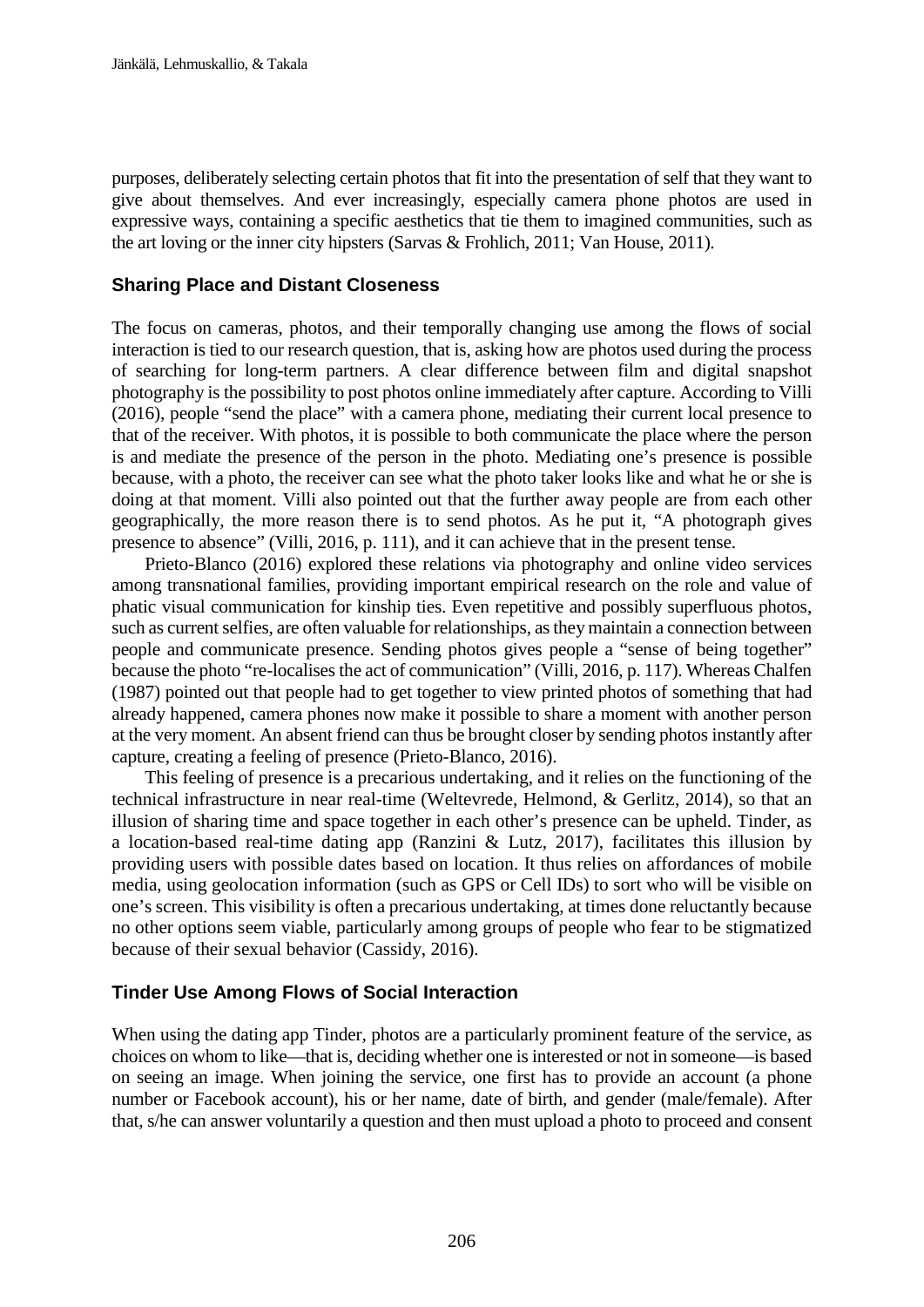to allowing the phone to track one's location when using the app. To operate the app, one touches a photo, usually of the other person's face, and swipes it either to the right (like) or to the left ("nope") to proceed. At the time of our study, each user could upload a maximum of six photos that are visible in the profile. While the photos could depict almost anything, most users upload photos of their faces to attract another person. A photo of a face, tightly cropped or as part of a broader environmental context, becomes an important image for creating future intimacy.

Related research on Tinder use has focused on understanding the motives that different users have for using the service, ranging from finding long-term love or casual sex for self-worth validation to the thrill of excitement, trendiness, and travel information (e.g., Newett , Churchill, & Robards, 2017; Sumter, Vandenbosch, & Ligtenberg 2016; Timmermans, & De Caluwé, 2017; Weiser et al., 2018). Other researchers have investigated problematic uses of the dating app, such as harassment and sexist abuse (Thompson, 2018), toxic masculinity (Hess & Flores, 2018), racism (Mason, 2016), body image concerns (Strubel & Petrie, 2017), or trolling (March, Grieve, Marrington, & Jonason, 2017). Our research adds to the literature by focusing on a specific user group, those seeking long-term partnerships, and exploring the roles that photos play in this process. As such, it builds on and advances related work on impression management in the use of Tinder (Ward, 2017), as well as related research focusing on technical affordances of the service, such as the swipe logic (David & Cambre, 2016) or gender categories as emerging from the structural needs of programming (MacLeod et al., 2018).

By paying attention to the roles of photos in this process, we additionally underscore the usefulness of a practice-based approach to understanding Tinder as one part in a broader ecology of flows of social interaction. Related work on online interaction, even when focusing on photo use, tends to concentrate on interactions within one technology or platform only, such as a social network service, an online gaming environment, or a chat service, mainly due to methodological restrictions (e.g., McLaughlin & Vitak, 2012). Many of these studies contribute to our understanding of presenting self (e.g., Uski & Lampinen, 2016) while neglecting the importance of evolving interactions in an ecology of communication technologies for creating and maintaining social relationships.

In contrast to these studies, our research points toward the flows of social interaction by studying how these evolve during online dating. In a similar vein, Yang, Brown, and Braun (2014) showed how layers of electronic intimacy are negotiated during the development of personal relationships. They illustrated this in relation to their study's respondents: "They usually started communicating with new acquaintances through Facebook and then progressed to instant messaging (IM), after which they might exchange cell phone numbers and, finally, scheduled a time to meet, if everything went well" (2014, pp. 9–10). In this example, each communication medium represented a different form of electronic intimacy to those studied. This perspective calls for studying social relationships across digital media and through a series of interactions in order to understand how flows of social interaction are constituted. Our aim, then, is to understand specifically the role of photographs in the build-up of long-term partnerships.

#### **METHODOLOGY**

People searching for a long-lasting romantic relationship are good participants to study because they specifically want to build close relationships, and they need to consider what communication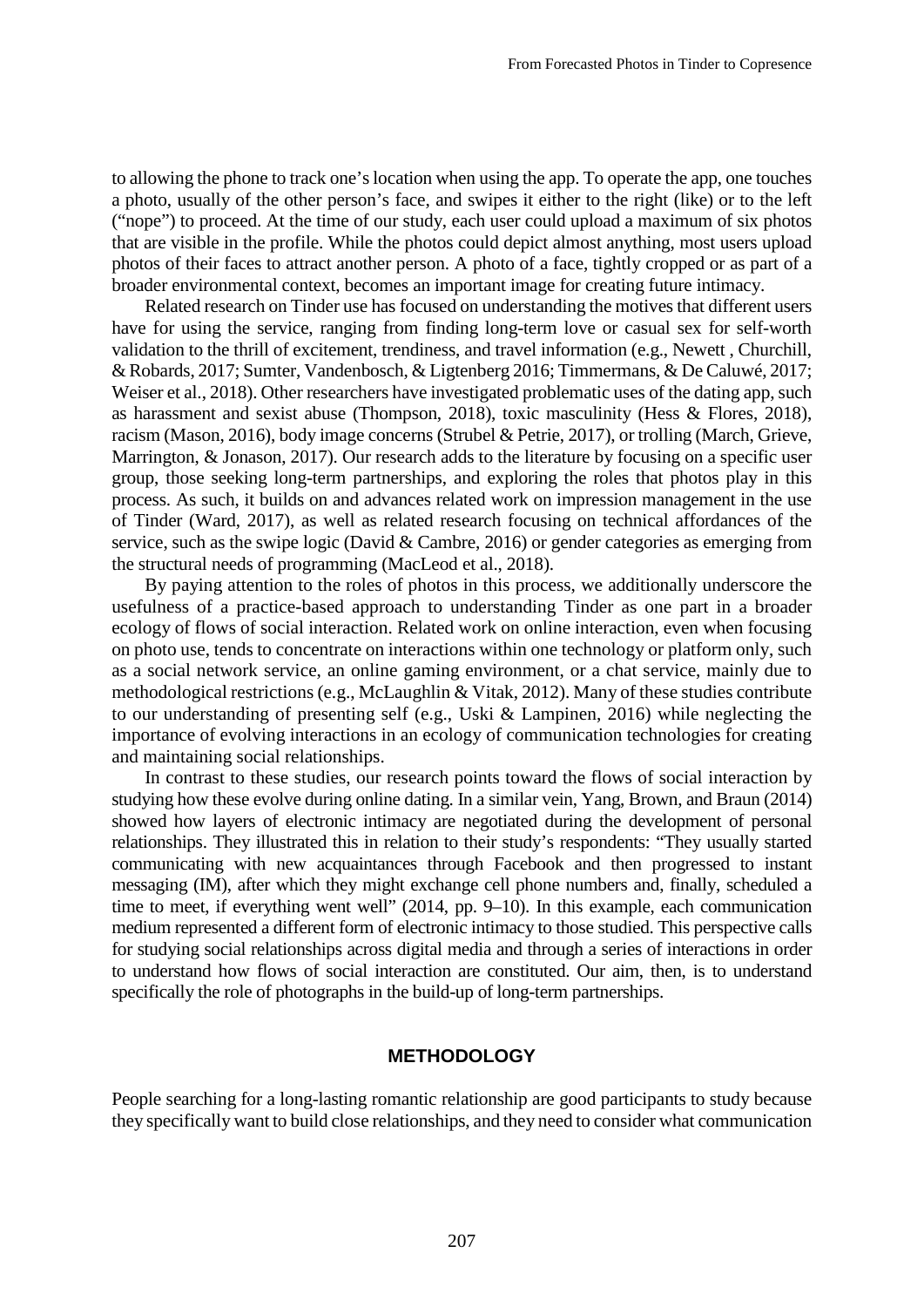technologies to use in order to do so. Moreover, flows of interaction can be studied efficiently by studying how two people, often initially strangers to each other, get to know the other person, starting from the first match of swipes on Tinder. Photography is here of particular interest, as the decision to like someone is made based on visual cues in the photos uploaded. We are interested in understanding how photos are used when trying to find long-term partners and how their role changes during the flows of social interaction, starting from Tinder and then quickly moving to other communicational settings, including face-to-face meetings.

We interviewed 13 participants: nine females and four males. The participants' ages ranged from 23 to 42 years, with an average of 29.5. Based on whether the participants were searching for men, women, or both on Tinder, one participant was bisexual and the rest were heterosexual. At the start of our study, nine of the participants were single and four were in a relationship, with two being in a long-distance relationship and one dating someone not met on Tinder. None of the participants mentioned having any children. Most of the participants had a university degree or were pursuing one. Although we did not ask for more specifics of their sociodemographic backgrounds, as far as we can tell, the research participants belong to the broad, educated middle class and live in the capital region in Finland.

We recruited the study participants using Facebook. The sample was chosen carefully in order to meet three main requirements: They (a) are or had been seeking a romantic life partner, (b) are or had been using Tinder, and (c) had met some of their Tinder matches face-to-face. For ethical and practical reasons, the subjects had to be at least 18 years old and live in the Helsinki metropolitan area. All interviewees were informed of the voluntary nature of providing information and were asked to read the project description prior to consenting to participate in the study. All interviewees confirmed participation in the study, as well as allowed for the analysis of the data collected. Personal identifiers were anonymized; however, one participant agreed to a selection of her photos to be published as part of this research article.

As research methods, we used semistructured interviews and observation, which were deemed suitable for studying a novel topic. Semistructured interviews allowed ample space for research participants to reflect on their dating experiences, while also providing the interviewer a means to guide the conversation and ask clarifying questions. The interviews were held in autumn 2016 in the Finnish language at university premises (i.e., Aalto University and the University of Helsinki). In the interviews, the participants were asked to tell about the Tinder matches they had and about the way the relationship with these people progressed. The participants told freely about their relationships while drawing a timeline of main events and a curve showing feelings toward their date at specific times depicted on the timeline. The use of the visualization task was added early to the interviews because we noticed that when the interviewees simply told how an event unfolded, they needed assistance for reflecting on what had actually happened. In addition to interviews, the study participants were asked for permission to see and analyze their Tinder profiles, as well as the conversation histories that they had. This part enabled us to access the kind of photos that the participants used in their Tinder profiles and exchanged on instant messaging services with their dates.

All interviews were conducted in Finnish, transcribed by one of the authors and a transcription service and then analyzed using grounded theory. First, topics and themes were identified, and these were discussed among the authors in regular meetings. While the individual stories of the participants differed, after conducting and analyzing 13 interviews, we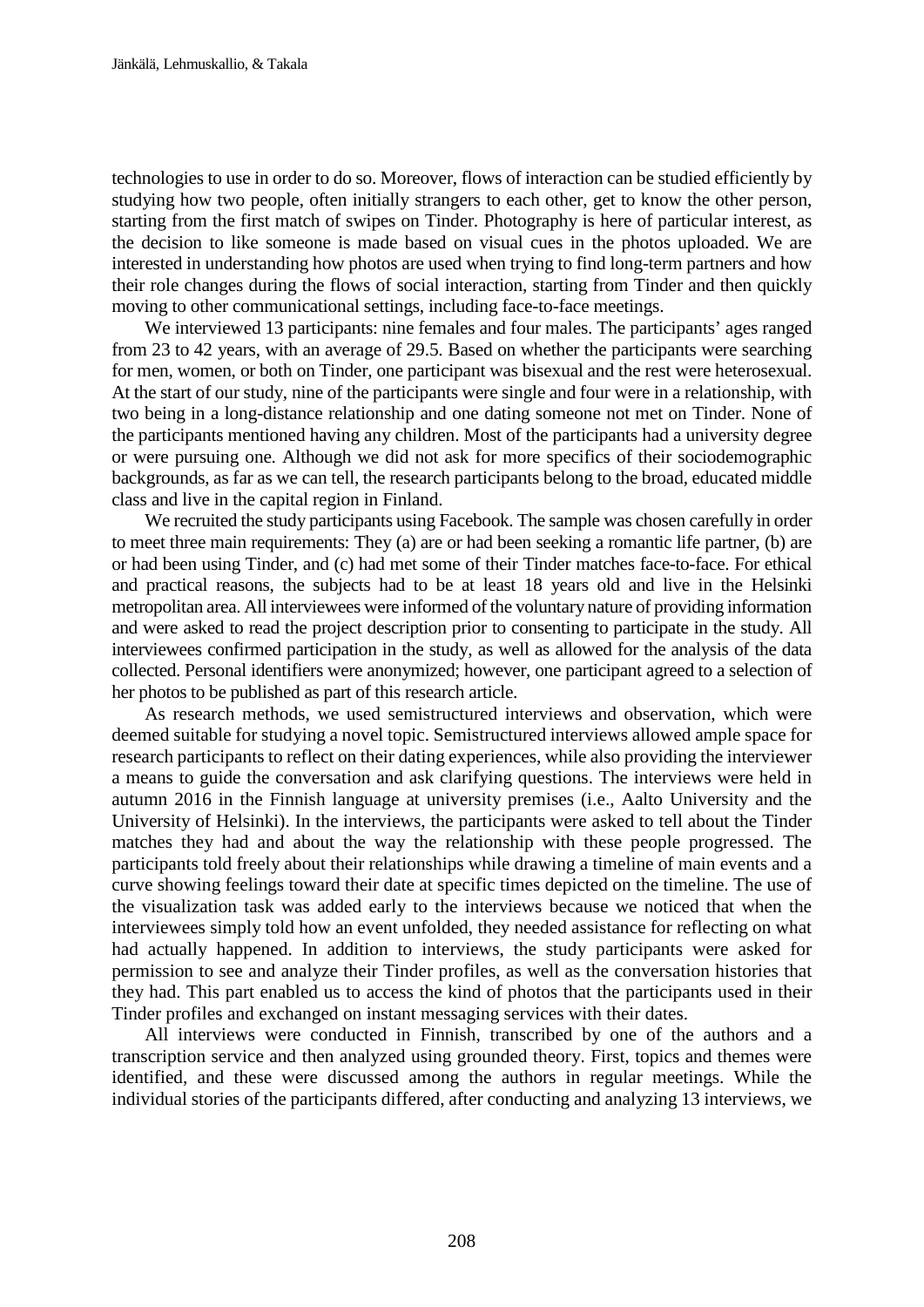deemed to have reached thematic saturation. The quotes for this paper have been translated into English by the authors.

#### **FINDINGS**

#### **Photos Used to Influence One's Future**

In online dating, profile photos primarily influence people's futures, instead of functioning as reminders of the past. The profile photos may have been taken initially to remind oneself of the moment of capture but, once uploaded to Tinder, they await an uncertain future. This is the case because users are aware that many expectations of them are formed based on profile photos. Due to the user interface, a user must choose between a nope and a like for each profile presented in order to proceed to the next possible match. Thus, profile photos play an important role for finding a long-term partner via the service: A profile photo forms expectations for future social interactions.

These expectations are verified, changed, or proved inaccurate later in conversations on Tinder or other communication services, or at the latest when meeting for the first time in person. Due to the role of expectation formation, users want to manage the impressions they give to others by choosing their profile photos with their futures in mind, as they want to draw the interest of certain others who could be potential romantic life partners. The ways in which this is done is culturally specific, and interesting comparisons could be made in future work between research participants from very different backgrounds. In the following, we show how our participants negotiated these expectations in visual form.

#### **Visual Appearance, Versatile Personality, and Distinguished Codes of Communication**

When searching for potential long-term romantic partners, the participants had expectations toward others' based on their Tinder profiles. These expectations were geared specifically toward the photos in the profiles. Based on these expectations, our participants noted explicitly three aspects to include in profile photos in order to draw their interest. First, *visual appearance* was very important for the interviewees. They wanted to see what the other person looks like and particularly wanted the other person to be attractive in their eyes. Most participants felt that seeing the other's face was mandatory, underscoring the importance of the facial profile pictures. Second, the participants were not only interested in visual attractiveness of those depicted, but they wanted to get to know something more personal about the potential date. For example, they were interested in something about the person's personality or hobbies that could be deduced from the visual clues (see Figure 1 and Figure 2). *Versatility in pictures* enabled others to get a good idea of what the other person looks like and what s/he is interested in, not through just one image but in several images. Finally, the participants wanted profiles to be *distinctive*, not repeating the same visual tropes as others, so that the profile would stand out positively from other profiles. They thus expected the person uploading profile photos to be knowledgeable of the Tinder visual code of communication and the ways in which they could distinguish themselves from it.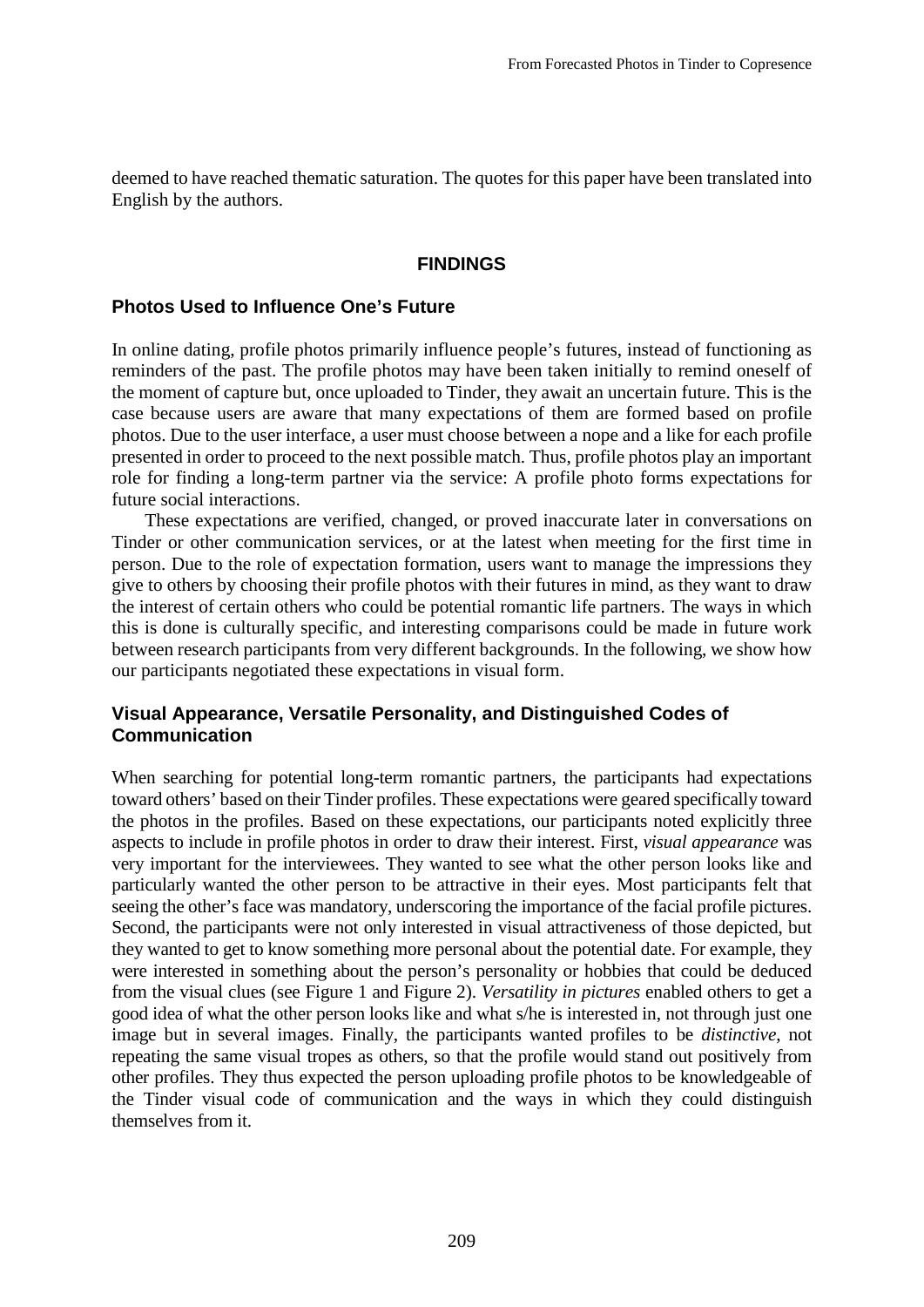

**Figure 1.** A participant wanted to show her social and happy personality in a Tinder profile photo. The photo also shows her face, which most participants wanted to see in a Tinder profile.



**Figure 2.** In this Tinder profile photo, the participant is writing poems. She also wrote a poem on her Tinder profile to illustrate further this interest. With the photo, she wanted to show the deep and thoughtful side of her personality in order to find a similar person.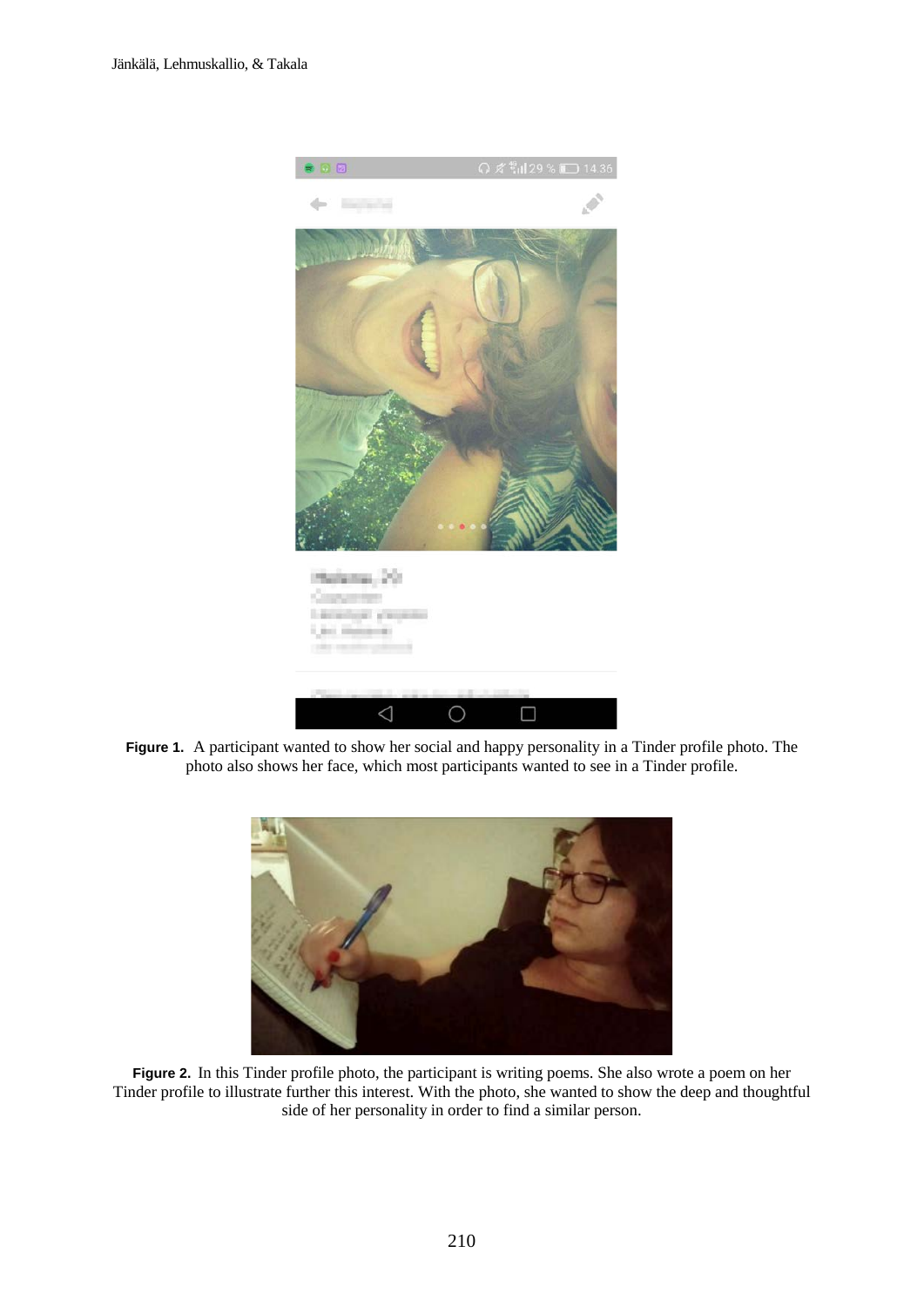### Visual Appearance in Profile Photos

Our participants paid considerable attention when choosing their own Tinder profile photos, with the goal of visually appearing attractive to potential future dates. Additionally, when they chose with whom to match, personal attraction toward the other person's visual appearance was paramount. This did not mean that the person had to be "*some Mr. Finland or Ms. Finland*," as illustrated by Sarah's comment. Rather, some of the participants compared attention to appearance on Tinder to that of going to a bar, as told here by Jason:

*If you compare Tinder with going to a bar, it's the same thing: You see directly from someone's face or her profile photo* [on Tinder] *what she looks like. And you can tell if she looks like someone you'd like to talk to.*

However, even though one's visual appearance can be seen from profile photos and may be deemed attractive at the time of the swipe, there is no guarantee that there is attraction toward the person when meeting face-to-face. In fact, it was very important for participants to meet personally, at some point, with their Tinder matches in order to know whether there is chemistry between the couple. Many of the participants thought that this spark cannot be perceived online. Nevertheless, some participants did talk about instant feelings of chemistry online, but even they suggested that meeting face-to-face was essential in order to verify attraction offline as well. Sarah talked about the necessity to meet the other person offline to know whether there is chemistry:

*For me, it's the meeting in real life that counts because, no matter how good the communication is there* [on Tinder]*, if I'm not interested in him physically, then I'm just not interested. It's a lot about unconscious things like how you like his scent, for example. You can't know that there* [on Tinder]*.*

In these cases, the profile photos were chosen to facilitate pleasurable face-to-face meetings in the future. The participants underscored that offline meetings with that certain bit of chemistry might lead to long-term relationships.

### Distinguished Codes of Communication in Profile Photos

Individual profiles on social dating sites are part of larger photo collections, of operational photo archives (McQuire, 2013), consisting in many cases of hundreds of thousands of others who are also looking for future romantic partners. So while a single account may have very interesting photographs, these photos often tend to consist of repetitive visual attributes that easily lose their distinctiveness. Jason remarked on this repetition in visual presentations pointedly:

*People have a lot of dullness in their photos. For example, very often, there is an extreme sports photo where one's skydiving or they're on a holiday somewhere. All those holiday photos, people have them very often. If it's not the first photo, then it's one of the other photos. And there are these social media trends that you pose in a certain way, this can especially be seen among the profiles of younger women, very like, somehow, I dunno. Like all the photos look exactly the same. You can't tell the difference between these people. I think I've seen this person before, even though I haven't. You categorize these people very easily as people who, somehow, probably don't have much to them.*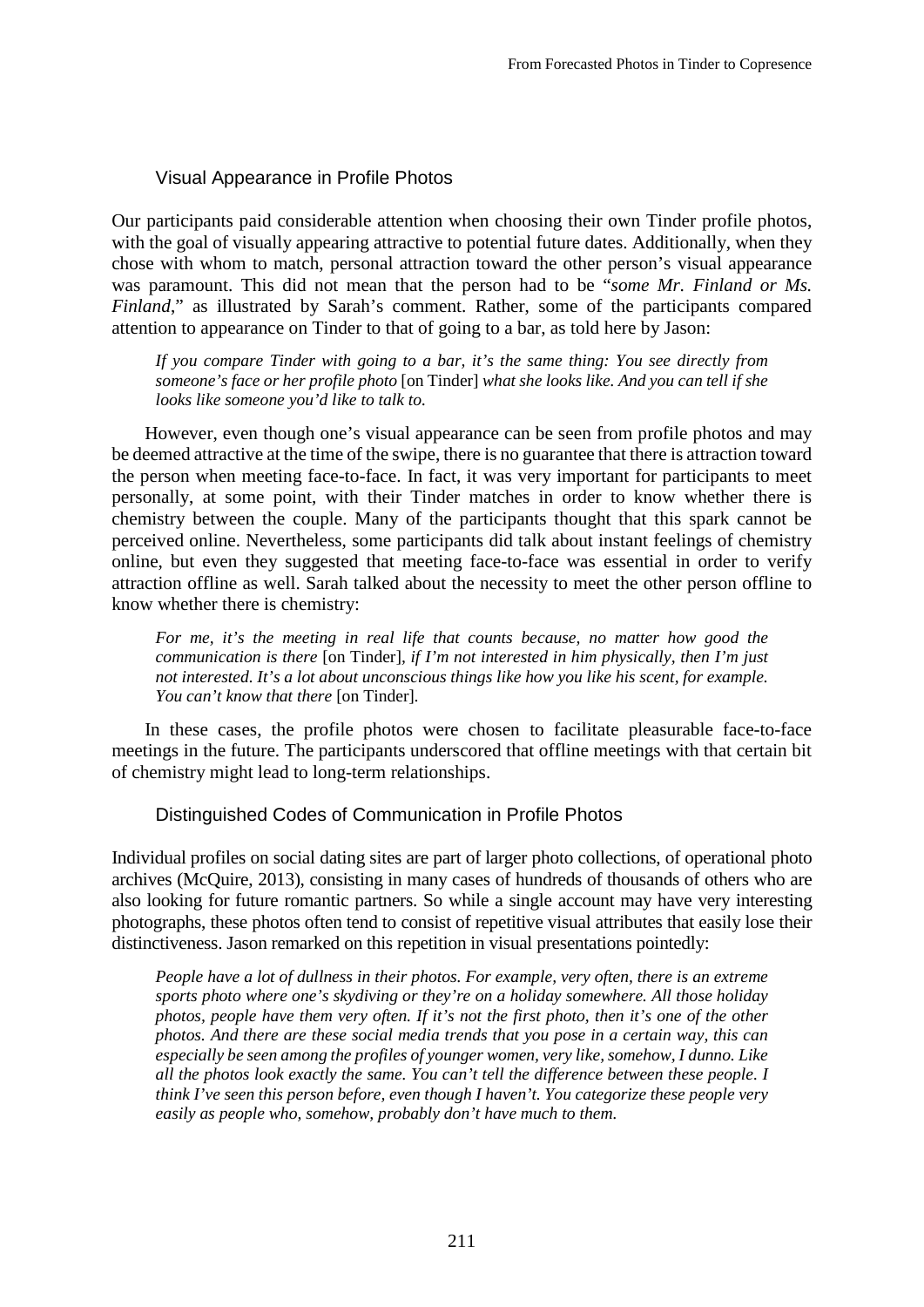Many participants felt that most profiles are actually rather similar on Tinder, as illustrated by Jason in the previous quote. The participants named several clichés in pictures, such as cars, gym selfies, and vacation and sailing photos. They disliked seeing these common themes in profiles, and these clichés were often a reason to dismiss a profile. However, Tinder users must know of and about the visual code of communication in order to distinguish themselves favorably from the crowd.

Interestingly, participants saw different things as clichés depending on their own interests. Therefore, although some might consider a particular visual attribute a cliché, it may not bother someone who likes the same thing. Instead, the photo suggests common ground, which many consider a good start for dating.

# **Balancing Being Honest with Showing One's Best Qualities**

In a Tinder profile, a person can present only six pictures and 500 letters of text. Particularly because it is not possible to include significant information in the profile, pictures are chosen with great care. After an initial selection, many participants talked about modifying their Tinder profiles from time to time. Some of them wanted to test different kinds of profiles to see what kind of information improves the matches—in terms of both number and quality. Additionally, through experience with using the service, the participants gained knowledge of successful codes of communication, which they then used to modify information in their profiles. The outcomes of online discussions following a match and disappointments from first dates helped them gain the knowledge needed to tinker with their Tinder profile toward better future interactions. As Holly realized when others kept asking for a photo showing her figure, it was beneficial to add a picture showing her body figure on her profile:

*But now I have noticed that I don't have a body photo there, so people ask for it in a conversation, and I've been thinking that maybe I should add a body photo here.… But now I've started to think that maybe it limits my chances if I don't have a body photo, that maybe people think I'm a beached whale if I don't have one, I don't know. But I'm seriously considering that I should take a proper body photo of myself.*

The research participants wanted to show their best qualities in their Tinder profiles, which might lead to very specific kinds of pictures, providing their matches with wrong kinds of expectations. This is why our research participants thought it beneficial to be open and honest about themselves in their profiles, thereby including other types of images that might not interest seekers generally but might interest better matches. This need for authenticity has been found in related Tinder research too (e.g., Ward, 2017). This approach was especially true for our participants because they were hoping to find a romantic life partner—and avoid meeting a variety of one-night stands. In order to draw the interest of potential life partners, interviewees believed it was better to concentrate on honesty rather than overemphasizing their appearance or abilities. Betty described the thinking behind her choice of her first Tinder profile picture that she thought was not very attractive but showed her personality well:

*I made quite some changes to my profile because I felt that I wanted to be met as me, as a person, and not because of my looks. I am searching for a soul mate who would like me as the kind of person and human being that I am. In the first photo, I have no makeup on and I think that I look odd and not that pretty. However, it's the most genuine me, and I was*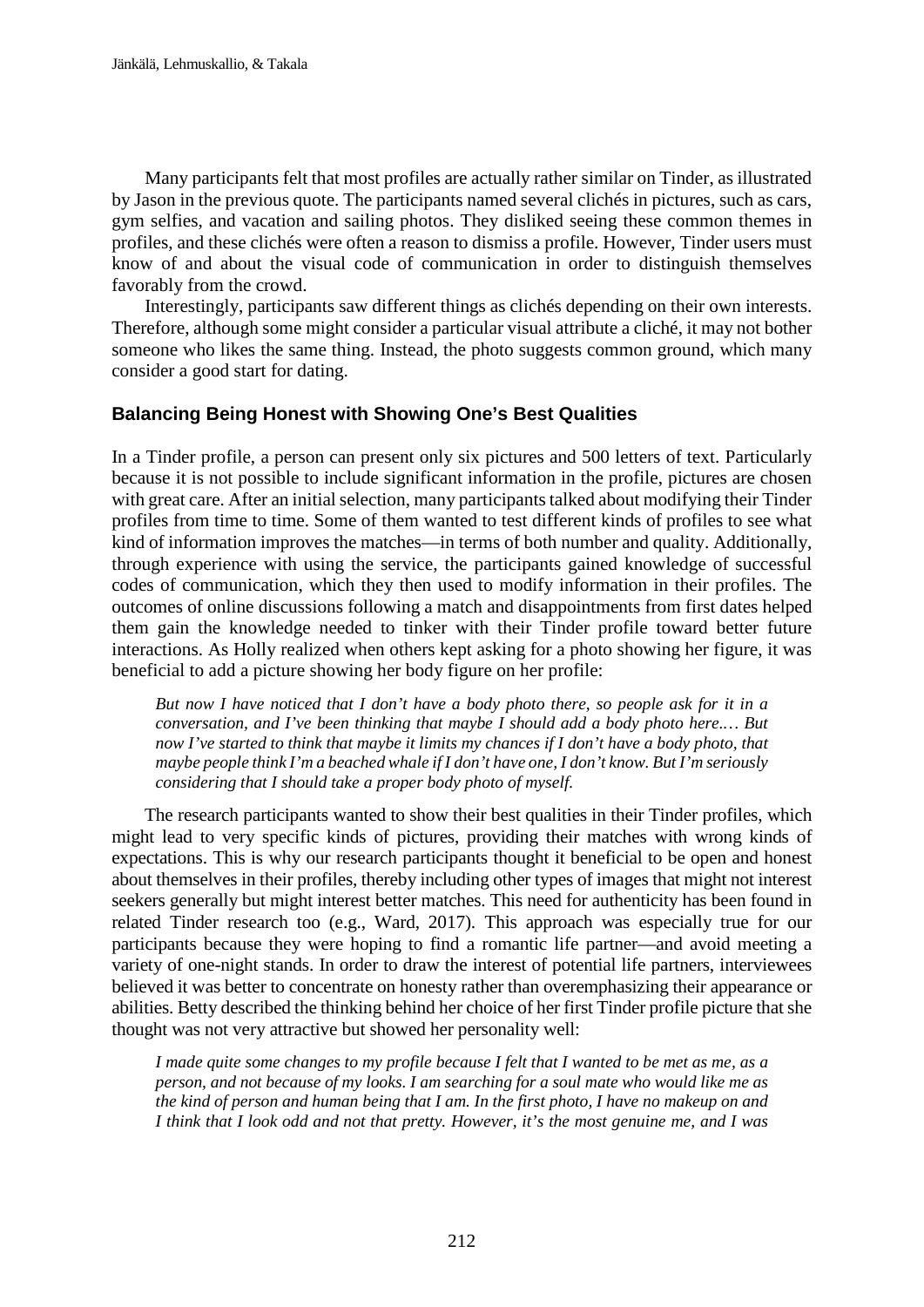*happy when the photo was taken. I thought that photo shows my personality better than an intentionally cute photo where I am something that I would like to be.*

As the participants disliked seeing clichés in other people's profiles, they tried to avoid clichés in their own profiles. To achieve this, they considered how they might present themselves in photos to make themselves stand out from the crowd. Sometimes this was difficult when clichés and interests were overlapping, as Jason noted:

*But it was funny when I began using Tinder, and I've honestly always liked cats, since I was young. And I've liked music since I was 13 years old, and so I had these things in my profile. But then it was amusing when the* Iltalehti*, a local daily* [newspaper], *wrote: "Men,* 

*put these in your profile to get matches," and these same things were there* [already in the profile]. *My friends were like, "You're pretty bad for using those kinds of clichés." But it was easy for me because I genuinely like these things. But, then, the other sex thinks that, "Oh no, this is one of those guys again." And I've heard from many female Tinder users that there are a lot of cat guys in there. And a woman often has in her profile, "No cat guys," or something. It's like, I've been cornered! That's why I don't have anything about cats in my profile, I think, and no cat pictures because there's this stigma on Tinder, a kind of meta thing. So, there's nothing about these things in there.*

Because Jason thought his love of cats was a cliché on Tinder, he did not want to show his interest so that he would stand out from the crowd. However, when looking for a romantic life partner, he was also considering that it could still be better to tell about one's interests. When choosing to tell openly about things that may cause some people to dismiss the Tinder profile, one can influence the future by avoiding likely future conflicts and disappointments, as told here by Annie:

*At times, I even put up a photo of me and my cat even though it's a huge risk. Some people are so allergic to animal photos. Like "Okay, this one has a cat; she's crazy—next!"*  [laughs]*. Usually I didn't put up any cat photos but, maybe a couple of times, I did when I thought that if someone hates cats then he's not for me.*

Therefore, while visual presentations were often chosen in order to get many matches, our research participants were also clear about the need to discourage those from contacting who would not be in accord with important parts of their lives. A match from someone on Tinder is not necessarily a match for life.

### **Drawing Impressions of Others from Minor Cues in Photos**

To generate a clear idea about a person on Tinder, the participants formed impressions of others based on minor cues drawn especially from photos. These impressions were linked to the things that the participants valued in others. For example, as most of the participants were university graduates or students, some of them also valued education in others, and interestingly believed that they could figure out a person's education level from photos, as depicted here by Carol:

*Well I can give a provocative example that educated men never have a huge number of tattoos, and they don't have a cig between their teeth and are wearing a Guess shirt by the campfire* [laughs]. *But, even if they are once a year at a summer cottage like that, they wouldn't have a photo of them taken like that, or they wouldn't put it on Tinder.*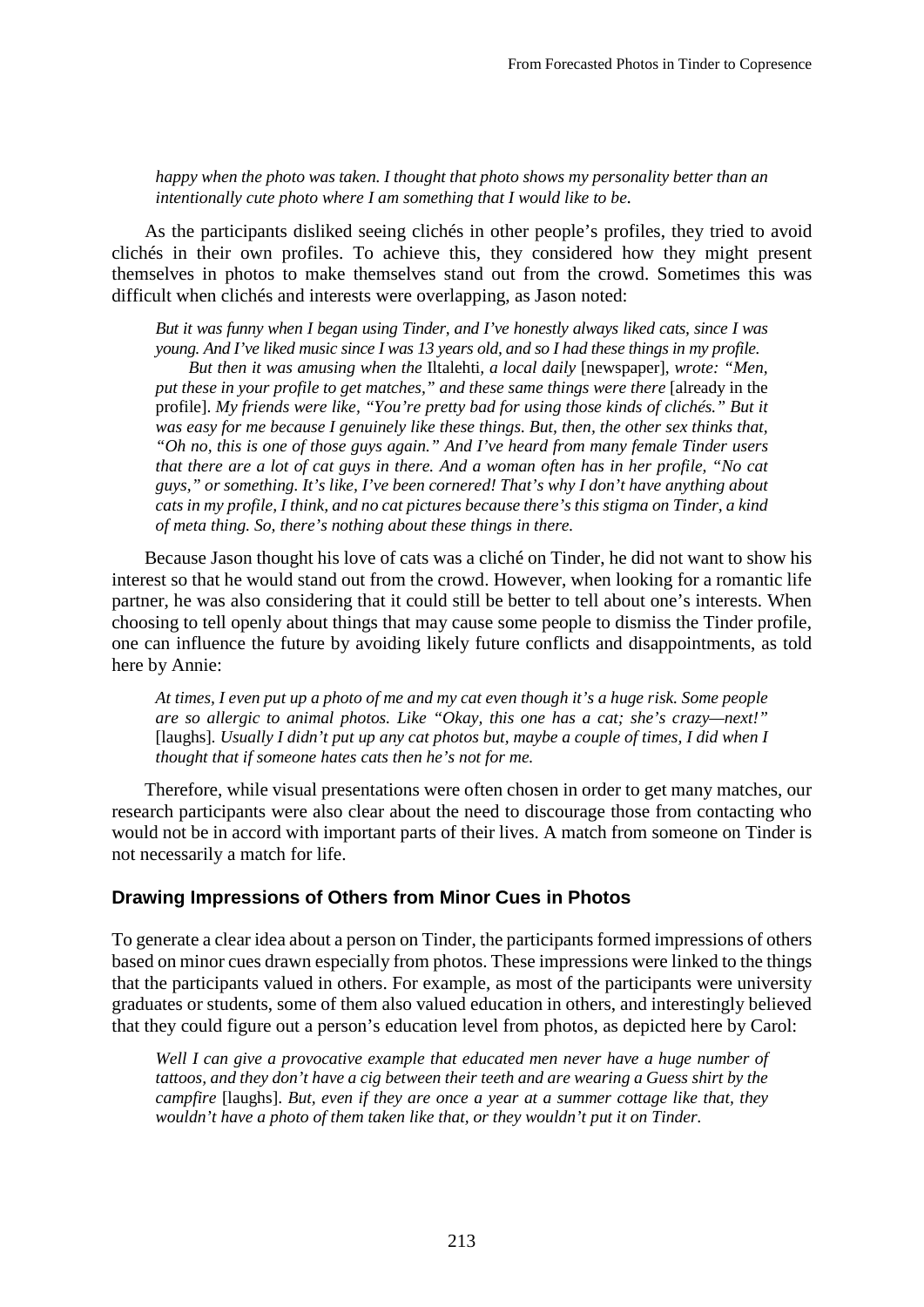For Carol, tattoos, smoking, and clothes of certain brands in a profile photo symbolized lesser education. However, the formed impressions on any given profile are based on the likes and dislikes of the viewer. As can be expected, then, impressions formed by different people from the same profiles can be diverse. Similarly, the participants also talked about different things that they perceive in profiles. Participants noticed various cues in the photos and interpreted these in their own ways. In the following quote, Emily talked about her dislike for sailing photos and other cues in photos depicting wealth.

*If a person is interested in sailing, sure he can have a photo of himself in a sailing boat nothing wrong with that. It's just that, from many of them, you can clearly see the purpose behind them, that the golf and sailing photos are there only to show a certain amount of wealth, and not for any other reason. It doesn't matter if it's a photo showing a man in a suit with a glass of sparkling wine in a sailing boat or wherever, if the point is to show, "Hey, I have dough." And I'm not interested in dating people who feel the need to tell you that.*

While our research participants valued education, many considered that wealth was something that should not be made explicit in order to fit their ideals of a socially suitable match. This is very much in line with broader societal values in Finland, where showing off is considered inappropriate behavior, and heads of state, as the current president, is depicted in mass media as someone who is happy to sit at an event on the stairs if seats are no longer available.

### **Searching for as Much Information About Others as Possible**

As the information in a Tinder profile is scarce, the participants usually searched for other social media profiles, bulletin boards, or information on company Web pages to verify their initial impressions and to gather additional information about the persons of interest. The interviewees usually wanted to get as much information as possible before going on a date with someone. Some of the participants realized that, at times, it is possible to get crucial information from other social media profiles. For example, some participants mentioned that they decided not to continue communication with the person of interest after seeing on that person's Facebook profile that s/he was racist or in a relationship with someone else, as told here by Jason:

*This particular female had her Instagram username in her Tinder profile, and her Instagram had her name. And when I put her whole name to Facebook, I found out that she was in a relationship. Then I backed off—went away. It was really shocking! I was like, I can't believe how I dodged a bullet here.*

Some of the participants realized that social media profiles also are lacking in information and that the impressions formed from the profiles may sometimes turn out to be untrue. The additional information gained from other social media profiles influenced, and at times changed, how a person on Tinder was perceived. The initial photos seen and initially evaluated and selected by the interviewees to direct their futures often were accompanied by additional searches on that person, if a spark of interest had been ignited. Although someone might seem visually pleasant, most participants wanted to avoid dates with people who they considered in advance not being suitable life partners, which is why they tried to search for as much information as possible online about their Tinder matches. Moreover, a few female participants were concerned about their safety when meeting an unknown person for the first time and thus wanted to gather information to be more at ease. These mediated means of communication were of particular importance in directing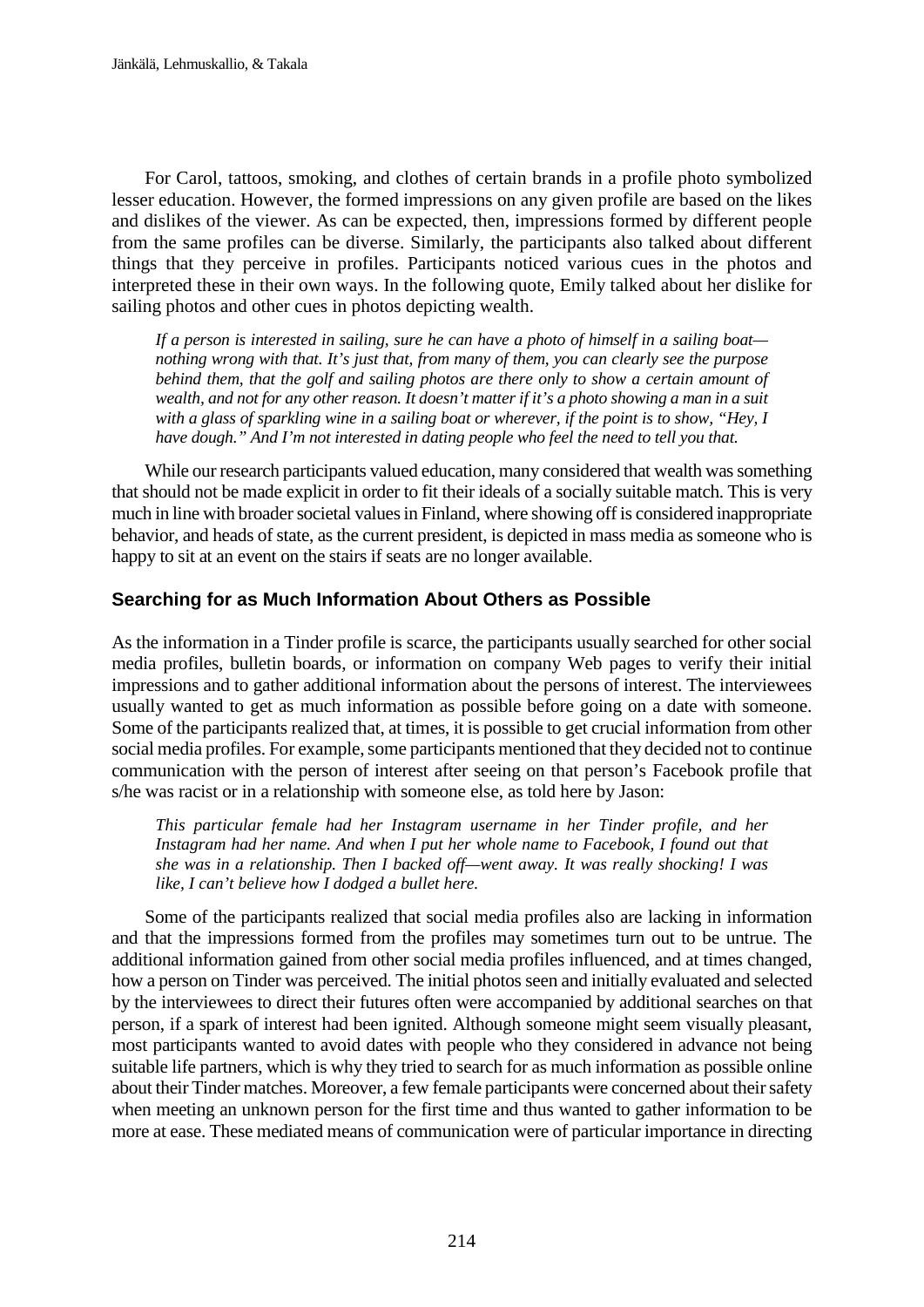dating behavior. Still, the research participants stressed the significance of the first face-to-face date. When meeting in person, the participants tried to verify or prove inaccurate the expectations they had made from online information, thus they valued face-to-face meetings as particularly revelatory, in contrast to mediated interactions.

# **Restricting Available Information About Oneself**

Participants believed that they usually can form accurate impressions of others by searching for additional information on the Web on possible dates and were eager to look at information on social media profiles beyond Tinder. However, the participants did not want to provide too much information about themselves in their social media profiles. This *desire for information asymmetry* represents a paradox: They sought online information to confirm the suitability of their selection of whom to date, yet they wanted to restrict available information about themselves because they did not want to risk others forming incorrect impressions about them. For example, while it is possible to link one's Instagram profile to one's Tinder profile, most of the participants preferred not to share this content with unknown people. This paradox in wanting to search for a lot of information but restricting one's own available information remained for some interviewees difficult to explain verbally. Jason exemplified the paradox well:

*I believe I have a pretty good sense of people, especially in terms of the kinds of profiles people have, for example regarding Facebook or Tinder. But I can also think about it the other way around—that I don't want people to make assumptions about me based on my Facebook feed because I have only posts concerning cats. And I do like cats a lot, but someone might think that I'm just interested in one thing. I'd like to be able to create the image of me myself—in interaction.*

Jason related confidence in his ability to derive accurate impressions of others based on their social media profiles while assuming others are not capable of making similar correct impressions of him. By restricting their own profiles, the participants wanted to make sure that others do not reject them as potential dates because of too few cues or posts that could be misinterpreted. However, they were not similarly worried about forming false impressions about others based on profiles. They trusted their own instincts in making correct expectations. The risk of not finding out disqualifying information about the other person, such as racism or an ongoing relationship, seemed to be a more significant concern for the participants than the risk of making incorrect impressions.

### **Photos Used to Share Presence**

While the major task of sorting out who to date in the future is done in advance, and photos play here an important role, photos after the contact with their match are also used importantly to share presence with distant others. Once our participants had been on a date face-to-face, they kept sending, especially, photos to their love interest between dates in order to create feelings of copresence, using other media than Tinder to do so. By sending photos, our interviewees wanted to show their dates what they had been doing. As they were able to do so using mobile phones in near-real time, they could connect with each other instantly after something had happened—or often even during an event--providing a feeling of distant closeness.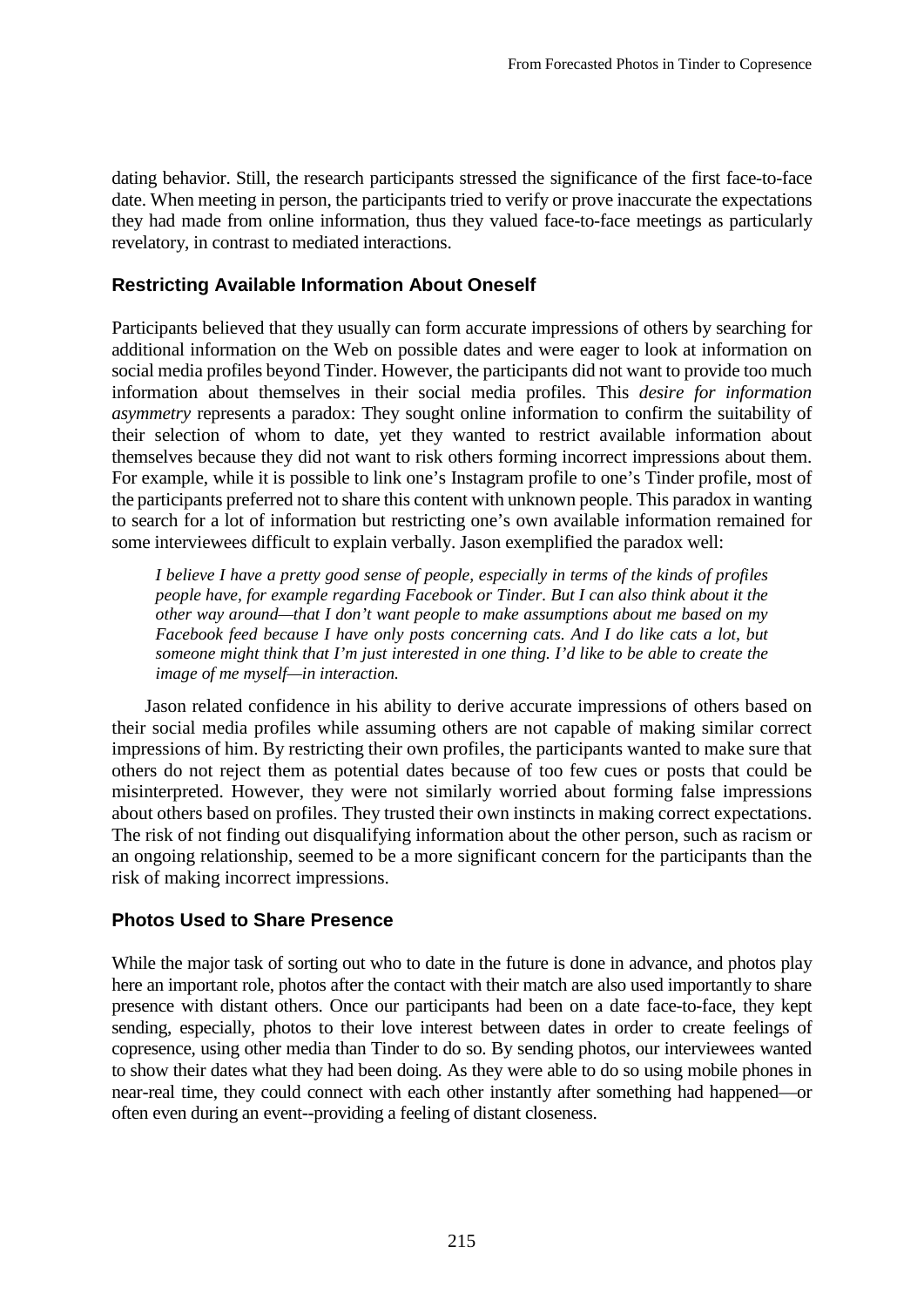# **Photos Help in Recalling and Gathering New Information**

The profile photos on social dating sites lose much of their significance after couples have met, but they still help in recalling the person. Without photos, people would have to rely on their memories of the person between dates. Profile photos not only help in remembering, but new aspects of the other person can be inferred from the various profile photos. Additionally, the photos can be viewed differently depending on what one now knows about the other person. Betty told about the importance of photos after the first date:

*It does have a huge meaning, especially as you can't see the other person. So you have a way to remember that person. And because there are different photos, you'll see other aspects of the person as well. But especially, you somehow remember better what kind of a person he is.*

Photos also allow a person to see with whom a person of interest spends time. A person's friends and relatives can tell a lot about the person, and thus it can be revealing to learn more about these people. The participants did not usually meet the other person's friends early in their relationships, but they could get a sense about those friends from online photos, as Nancy told:

*I actually had a pretty good idea about his friends before I met them. It was funny that I had been able to match a face and a name from Facebook, so when I met them, I already knew who was who.*

However, the interviewees felt that mutual friends could be a disadvantage in Tinder dating. For example, when Rachel learned that she shared several common friends with the individual she selected, she was hesitant to go on a date with the person. From Rachel's perspective, such overlap in social networks suggested to her that the relationship is not going to last:

*Well, I'd say that if there's a lot of common friends, I might start thinking that, when you know that, it's probably not someone, something, that necessarily lasts for long. So do I want to, you know, take the chance if people start gossiping about me dating some guy a lot?*

### **Sent Photos as Conversation Facilitators**

The participants typically switched from Tinder to other social media services rather quickly after a match, usually even before the first date, to make it easier to work through the logistics if they actually were planning to meet offline. One of the reasons to stop using Tinder was that it is not possible to send photos through this app. All participants enjoyed sending photos while instant messaging, and some participants felt that dates would carry even more value if photos could not be sent. Just as with social media overall, shared photos helped the couples stay in touch between dates. Moreover, the shared photos sometimes benefited the sender's communicating about certain things. For example, Mary felt it was easier to communicate feelings with pictures:

*I'm not good at sending messages saying that I'm missing him or, somehow, expressing feelings in a message. So I say those things more face-to-face, and then I can send a cat meme or something like that. I can't give a very good example of it but something that shows a bit how I'm feeling with a picture.*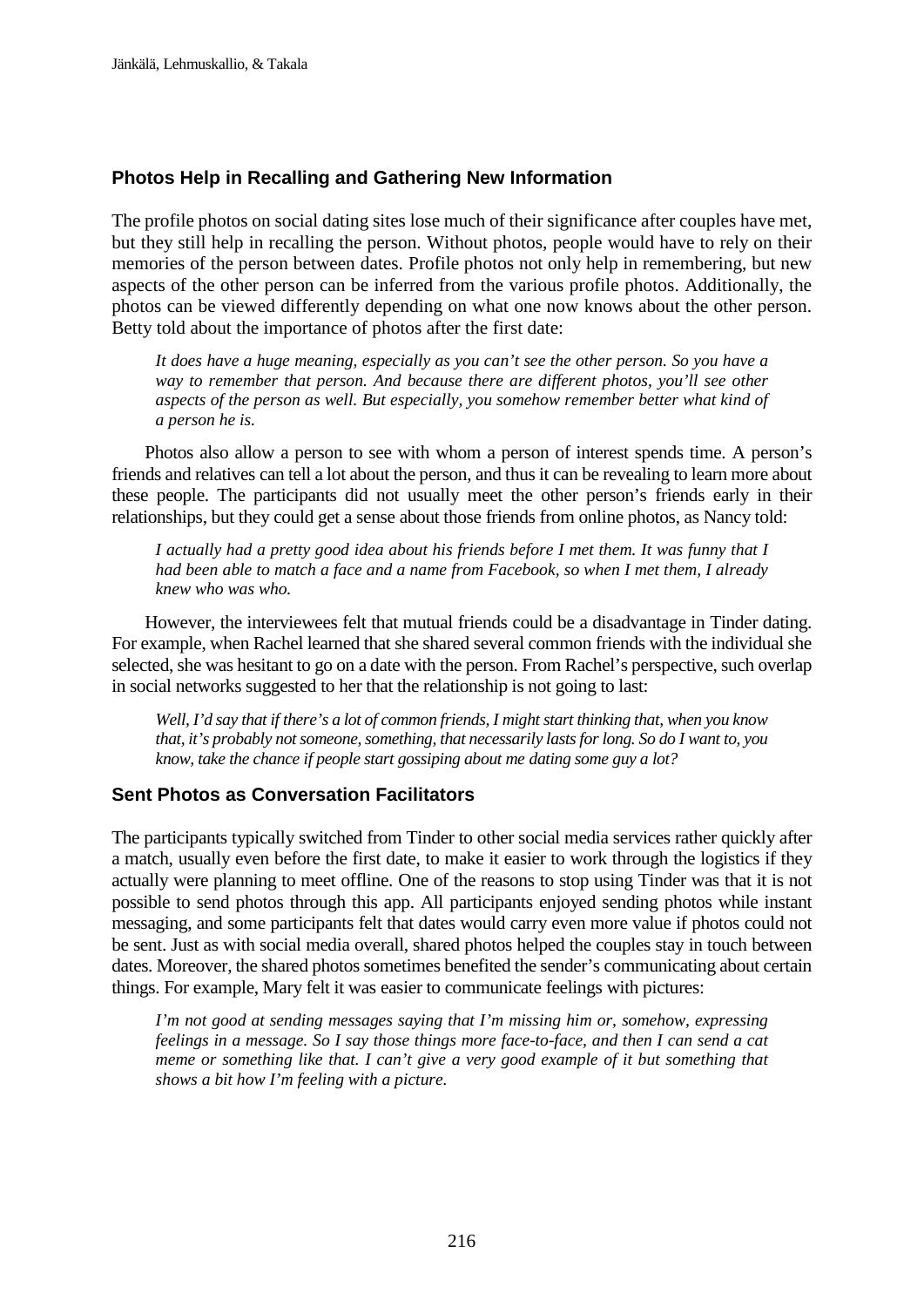It not only seemed easier to communicate emotions with pictures than with text, but some things (e.g., emotions, events) the participants considered important were expressible only with pictures and they would be pointless to talk about without the visuals. Emily stated that, without pictures, she would only send a text message when she has something important to say, bringing forth the idea that people might communicate less often between dates if they could not send pictures:

*Many photos that I send, they don't necessarily communicate the thing itself. They are rather something that is told with images. Maybe I'd rather send messages when I actually have something concrete to say, if I couldn't send photos or something similar.*

Pictures also can serve as conversation starters. Particularly when neither party has something specific to say but one would like to communicate, a sent photo provides a reason for the couple to have a conversation. Kevin described this dynamic in practice:

*So, you don't have to go and ask, "How are you? How's it going?" You can send a cat photo. And then, kind of automatically, there's a contact.*

The importance of using photos for phatic communication is particularly evident in dating. Indeed, Miller (2008) predicted that online communication, over time, would move significantly toward the phatic.

# **Sharing One's Presence by Sending Photos**

When a couple cannot be together, one can update his/her love interest about what s/he has been doing by sending photos. The participants indicated that they often sent situational photos rather than selfies that did not provide a context. The goal of this practice, the participants noted, was the desire to share the things they were doing and the places they visited. The photos presented meaningful moments to the person, and the interviewees enjoyed seeing what the other person has been doing, as explained by Rachel:

*Yea, you want to share that moment with that exact person—usually it's like that. It's less often anything like, yeah, usually it's not that you want to somehow, somehow show that, "Look where I am," or something. If he's someone who I'm interested in, then you send him photos and, well, you want to share the moment or you want to show that, "Hey I like to do these sort of things." For example, like I've been gathering mushrooms and then I take a photo* [laughs]*, "I do these sort of things," because they may not come up in conversations like, "Hey by the way do you gather mushrooms?" And, then again, some may find it odd, but for me it's very therapeutic* [laughs]*.*

As Rachel's quote illustrated, the participants wanted to share their lives with their dates by sending photos. These situational photos also enabled the participants to bring forth new aspects about themselves while, at the same time, getting new information about the other person. In a long-distance relationship, the participants felt it was especially important that they could send photos to their love interests. As Annie related, the distance between them meant the couple saw each other less often:

*And especially now, as I have a long-distance relationship, as my man lives in another town, we do send a lot of photos. It brings the other person closer.*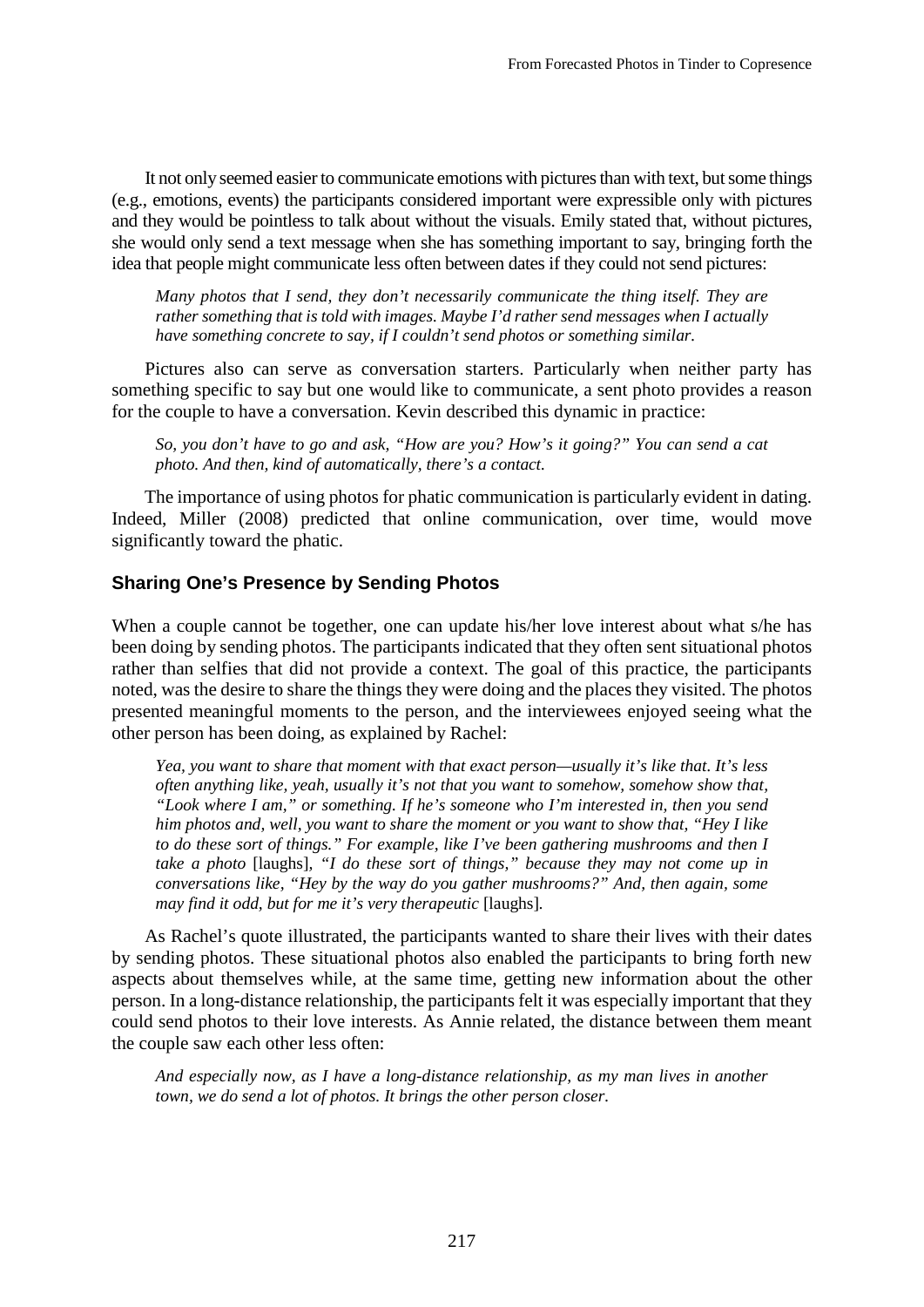#### **Photos as Mediators of Togetherness**

Already in a Tinder profile it is possible to use visual cues in photos to show what one enjoys doing. For example, Betty had a photo of sheet music on her Tinder profile to symbolize how music as a hobby is important for her (Figure 3). These kinds of cues aim for the future, as the person wants to find someone with similar interests.

By sending pictures of specific themes, a couple can create solidarity. In the following quote by Emily, she explained that photos are sent not only to show what one has been doing but also to share common interests and thus create solidarity between the couple:

*And we sent lots of photos of drinks. Okay, this is silly. It probably started when we had been drinking on our first date, and then the next day we sent photos like, "I'm recovering here," photos of pints. And it kind of remained that we didn't have to specifically tell each other that, "I'm going to a bar with my friends again," but you could just send a photo of a pint. Then the other person is like, "Ah, you're there again." It brought a kind of cohesion to the relationship—that it was very important for both of us that we had our own friends who we spend a lot of time with and we both like beer. So it wasn't anything like— It was a common interest. And another one was pizza. We usually ate pizza together on Sundays while having a hangover, but we also sent each other photos of pizzas. Like, "Are you envious?"*

For pictures to bring a couple closer, they do not have to be photos taken by the sender. In fact, pictures or videos can build intimacy also when an unknown other person's social media posts are shared. Some participants shared funny and cute pictures or videos by, for example, tagging the other person in the comments of the picture. This kind of tagging is often mutual and it can thus create solidarity. It shows that the tagger is thinking about the other person.



**Figure 3.** A participant put a photo of a musical notation on her Tinder profile to symbolize how important music is for her.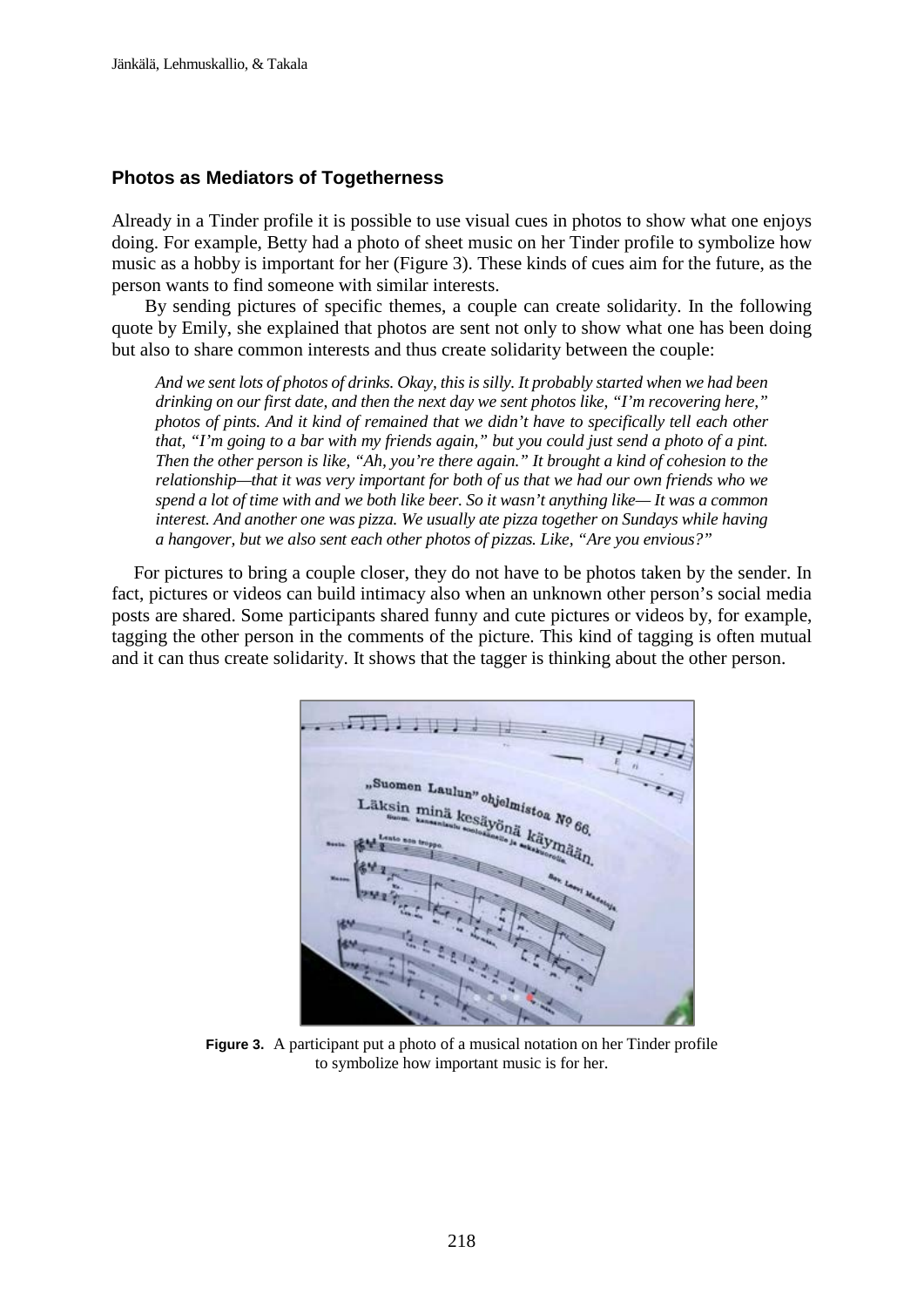#### **DISCUSSION**

As our findings show, photos are a particularly important communicational means for those seeking long-term partnerships. They are used to attract attention, as when uploading photos to one's Tinder profile, and for phatic communication, as when upholding a feeling of togetherness and distant presence after a match. The importance of photos is not self-evident because other means of communication are available, such as text, voice messages, or phone calls.

Related research on Tinder has focused mainly on the platform itself and pointed toward a variety of uses that it has, such as for casual sex, for finding long-term partners, or for purposes of excitement (Sumter et al., 2016; Weiser et al., 2018). As well, the negative uses have been studied, such as issues related to body image concerns when using the app (Strubel & Petrie, 2017), the possible addiction to a swipe logic (David & Cambre, 2016), or harassment and sexist abuse (Thompson, 2018). These studies tend to point toward other venues for meeting and communicating, but still they focused on the use of one platform. In contrast, our focus on photo use revealed different temporalities in the build-up of intimacy, depending on the stage in the process of getting to know a possible future partner. Although related research acknowledges the importance of Tinder's use for meeting later face-to-face (e.g., Duguay, 2017), and thus points towards the future tense in which many Tinder actions are performed, it does not address the particular feature of visual impression management on the dating application.

The care and thoughtfulness that our research participants showed and reflected upon when selecting their profile photos validates the importance of impression management on Tinder (Ward, 2017), as well as when using other social media (e.g., Uski & Lampinen, 2016). The future orientation of this impression management, recognizing that users do not know when someone will see their profile pictures, is evident in the use of dating applications. These photos are not intended, at least usually, to show "that what has been" (Barthes, 1980/1982), nor do they communicate in real time. Rather, the photos our research participants carefully assembled were intended to communicate toward the future and with people they usually do not know in advance. As such, the creation and selection of these images, uploaded to one's profile, entail modern forms of divination, prediction, and foretelling in that our research participants could not know in advance who would swipe their profile to like. In practice, they had to guess what kinds of images would possibly lead to a match and held a host of rules of thumb for doing so. While predictive pictures (Lehmuskallio, 2016), such as those taken by stationary traffic cameras to record speed violations, also are photos taken with a specific future in mind, their visual aesthetics are predictable because they need to be processed efficiently to sanction the speeders. Although many profile photos on Tinder seem, at first glance, to fit into the notion of predictive pictures, our findings show that what characterizes the visual assemblage of forecasted photos are the specific differences of one's profile photos in contrast to the mass of images in Tinder's image archives. What is forecast in these photos—done before they are thrown (i.e., cast) in a specific direction (fore-, *prefix*, and cast, *verb*; Oxford English Dictionary, n.d.)—is a complex reading of potential likeability, including dimensions such as education, class, body type, hobbies, and profession.

In other and earlier dating applications than Tinder, which are more text-based, the profile has been framed as a promise that needs to balance veracity and misrepresentation in order not to disappoint a potential partner when meeting face-to-face (Ellison, Hancock, & Toma, 2011). In the case of Tinder, as our research participants were searching for long-term partnerships, the forecasted profile photos were selected in order to fit one's ideals of what a desired potential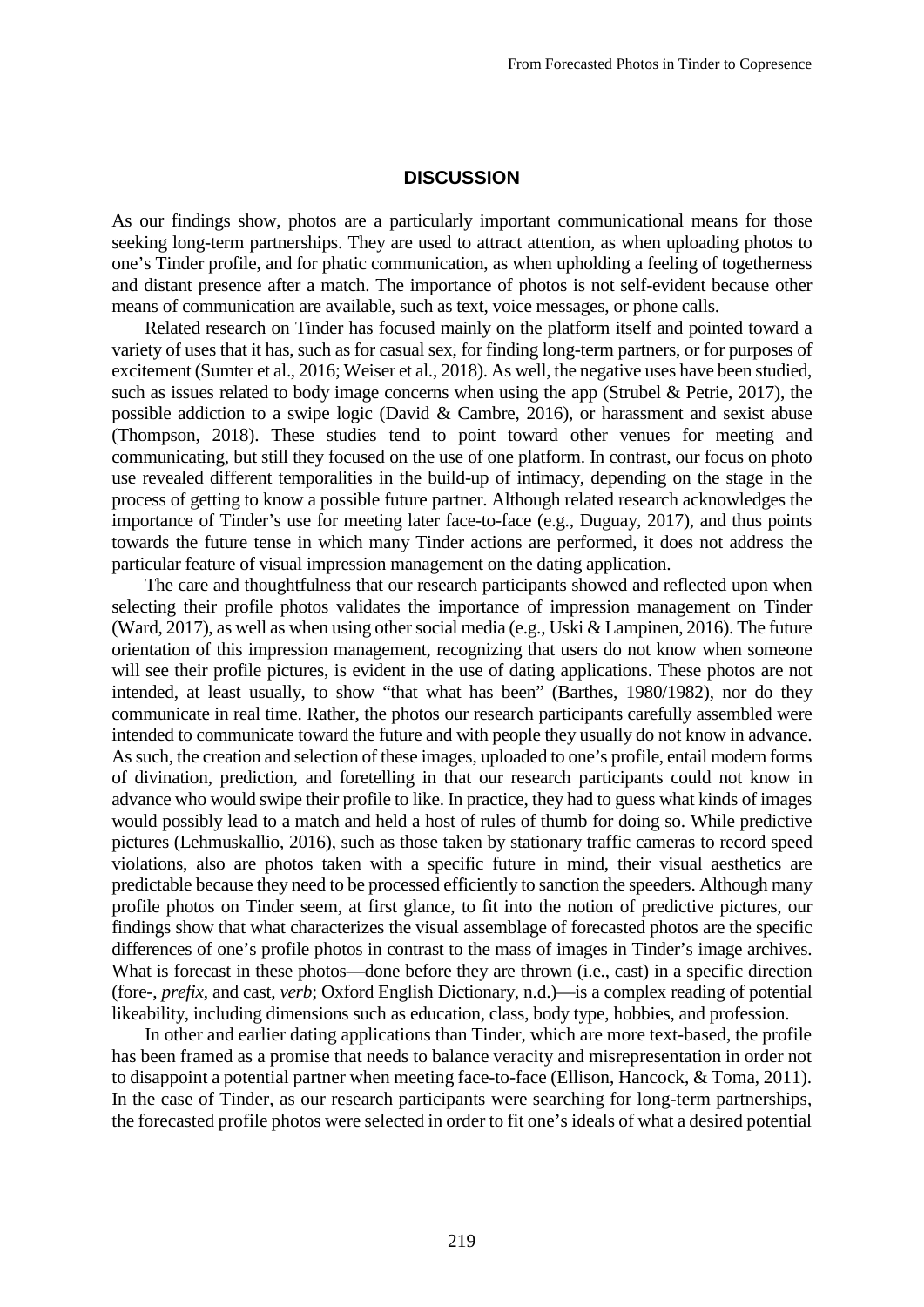partner would like. In that sense, forecasted photos were chosen to predict what an unknown respondent would find enticing. This reflexive stance in creating and selecting one's profile photo shows the inherent uncertainty that lies within these forecasted photos, one that involves both the communicative situation and the use of photos for communication. The person assembling these photos does so for someone whom s/he does not know but who s/he hopes, in turn, will become interested in the person casting the photos. As our findings show, photos of people tend to be interpreted in a wide variety of ways and seemingly more tied to the interpreters' visual imagination than a clear set of commonly shared attributes. Although a useful first taxonomy of visual cues in selfie photos and their relation to perceptions of authenticity has been provided using the Q methodology (Lobinger & Brantner, 2015), our participants focused on a wider variety of cues in assessing the desirability of a potential partner and did not focus solely on the specific expressions of a depicted face. Thus photos and their related attracting connections facilitate a wide array of interested or disinterested interpretations that remain difficult to control, even though the visual cues are crafted carefully to achieve that explicit purpose.

From the point of view of our research participants, the person who becomes interested in their profile should not be someone who is unlikeable, harassing, intimidating, or insulting. S/he also should not be someone who does not fit within one's desires and expectations of the profile creator for his/her future. Thus, forecasted photos entail complex assemblages, making them a special case of photographic impression management, especially because one does not know who actually is looking at the photos. They differ from classic notions of impression management in which a person presents an image of the self in a particular face-to-face situation where one knows to whom one is talking (Goffman, 1990). This is not applicable in the case of Tinder.

Considering forecasted photos more broadly, it becomes apparent that an important aspect of contemporary image use, including that of profile photos, includes modern forms of divination and foretelling. For example, job applications often include profile photos, which as such do not entail comparative information for reviewers, as written lists of achievements do. Rather, the profile photo on the application reflects an understanding that an applicant has of the visual characteristics a reviewer would find compelling. While these visual characteristics in job applications differ from those found in dating, what is similar is a communicative situation in which a photographic medium needs to act as an agent convincing a previously unknown person to contact the person who cast the image. In addition to online dating and job applications, advertisements belong to this group, which is why advertisers typically strive to get a better understanding of to whom they are directing their advertising. This information, collected in the industry through various means, is used in presenting an image that leads to desired results (e.g., a customer buying a specific product or voting for a particular candidate).

The importance of the future tense for considering photos as digital images also has to do with their specific materiality that may have an effect on the use of forecasted photos. A digital image is virtual because the image cannot be seen immediately in its physical form by looking at the storage medium. In contrast to looking at, for example, developed film negatives, special equipment and software is needed to make the photo visible to a human eye.

Once the digital image is made visible, that is, by rendering it on a computer screen, it is visible only temporarily. When another image is rendered visible, the previous digital image disappears or is visible usually in different form, such as part of an image collage (e.g., in thumbnails). This adds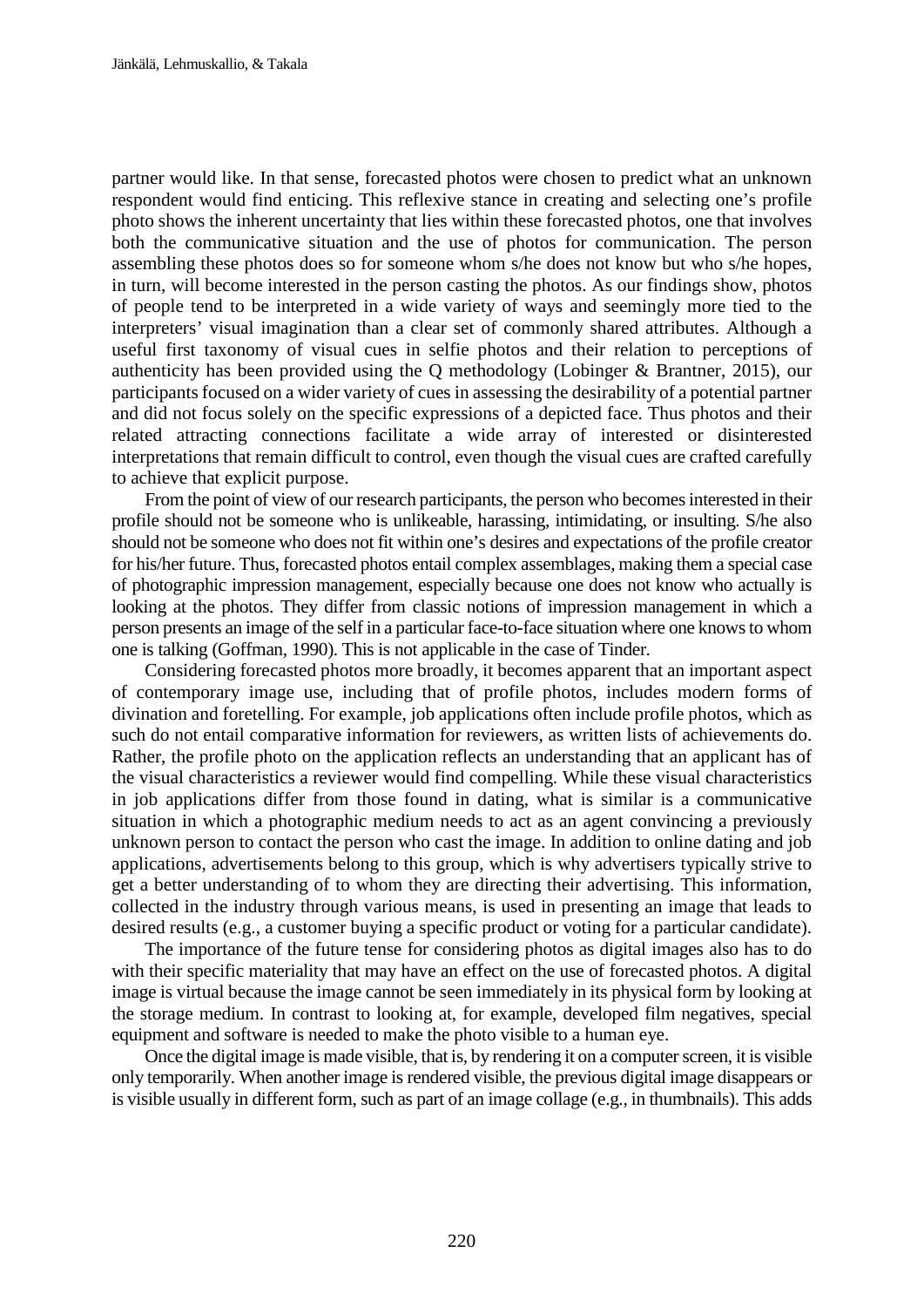to the ephemerality of digital photos, especially of those on social media, which often are used as part of situational communication and not in order to be seen over again.

Also, the possibility of replacing a stored image with another, editing the picture in various ways, or reusing it in different contexts underscores the ephemerality of digital images, in contrast to film and paper-based photographs. In some cases, such as the photo sharing service SnapChat, this ephemerality of the digitally networked image is a key component of the design principle because a shared picture can be viewed only once and for a short time before it is deleted.

Treating networked images as forecasts with ephemeral images that are used for phatic communication is not without frictions. As recent literature is increasingly pointing out, although end-users, such as our research participants, may use photos in order to start a chain of actions that preferably leads to their intended goal, large amounts of digital images can be stored with negligible costs either in private hard drives or in the ever-increasing cloud services. This potentially limitless capacity allows people to save all photos, without the need to select which of them are important. This typically results in a person's photo archive with too many pictures, making it difficult to find a specific photo or even remember its existence. Some researchers (e.g., Halpern, 2015) have speculated that digital media change the way the human memory works, not only but also due to a person's inability to find a lot of the digital content once captured. On the other hand, a growing body of work addresses this accumulation of digital traces critically by pointing out that businesses enabling these services collect this information into vast databases, first, in order to make these photos available when needed, and second, in order to collect user data that can be used for economic purposes. The use of these photos, along with other kinds of data, is in this strand of related research equated with surveillance capitalism (Zuboff, 2015) or, even more sinisterly, with data colonialism (Couldry & Mejias, 2018).

#### **CONCLUSIONS**

Images, and especially photographs, carry specific agency in computer-mediated flows of social interactions because they allow for phatic communication—a sense of mediated intimacy—which was at times for our research participants easier to do for dating purposes than sending elaborate, witty, emotional, or analytic text messages. Common interests were felt to enhance this intimacy. As people spend time together, they form symbols of social relationships. Inside jokes are shared in person as well as on social media, and it is especially easy to share these esoteric symbols by sending pictures using social media. These symbols make the couple feel that they have something in common that others cannot understand, thus creating solidarity. Photographs have an essential role in all these, especially today when mediated social interaction is moving to networked social media, where it is easy to share photos of immediate situations and those published by others.

Before arriving at this stage of visually mediated distant closeness, our research participants took meticulous care to create and adjust their profiles on Tinder, a location-based real-time dating app, designed specifically with images in mind. We call these profile pictures forecasted photos because they are assembled carefully before they are cast into the wide and far-reaching realms of the Internet. This work was done by our case study participants in order to find someone who eventually will become very close and intimate with them, particularly so because they were searching for a long-term relationship. The initial addressees of the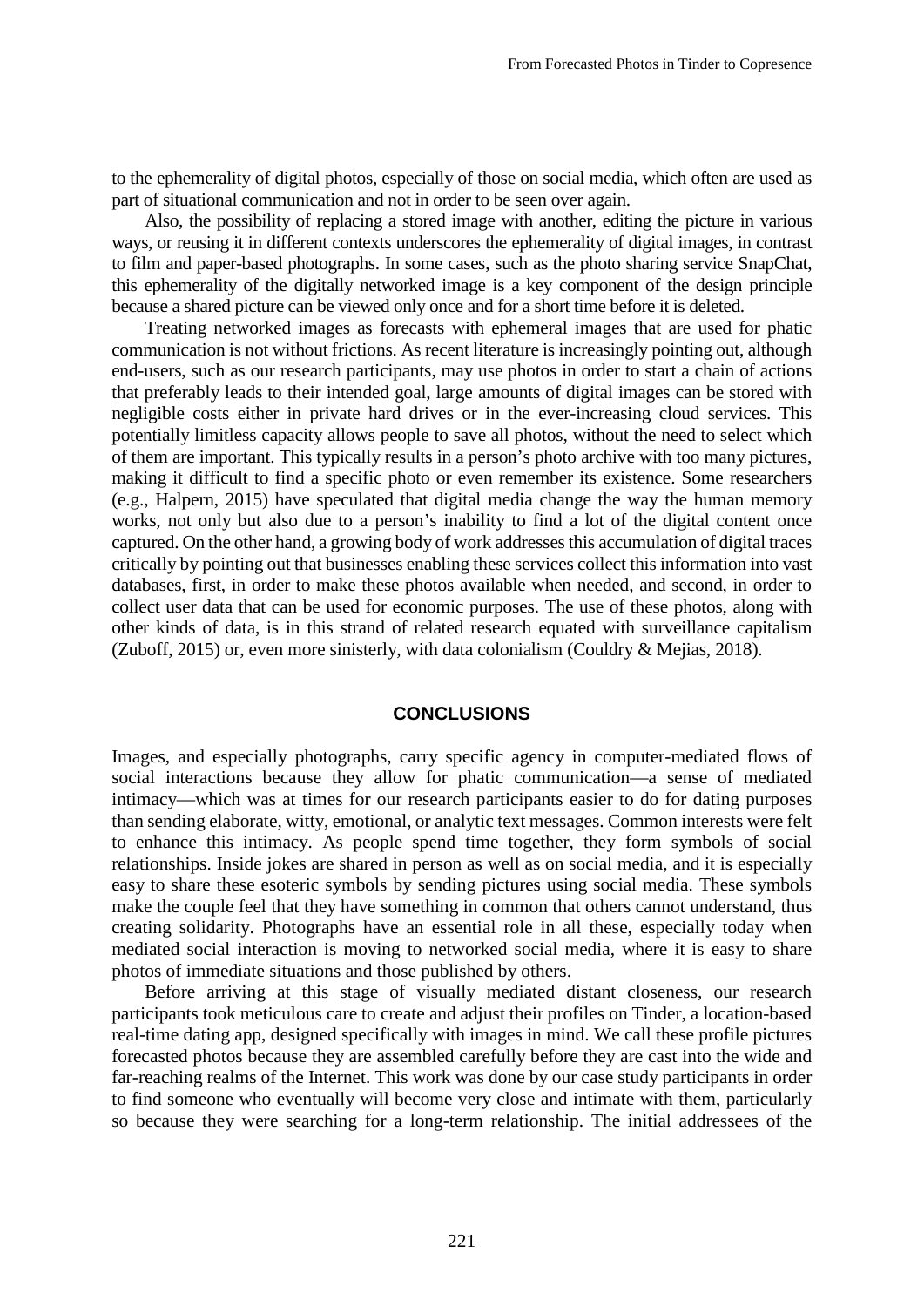forecasted photos remain unknown to the person creating one's profile because one does not know in advance who will see these photos nor, due to the technical affordances of the dating service, who has seen them, especially if these others have not "swiped to the right." Forecasted photos are thus created based on one's ideas and desires of what an unknown person will like and pay attention to, an unknown person with whom one will want to become intimate. As we discussed above, the notion of forecasted photos is useful for other forms of visual communication as well, helping to pay attention to the future tense of photography.

Based on our study, we argue that photos play an important role in online dating in that they are first chosen and uploaded to influence future interactions, particularly regarding who will contact the dating profile owner. Second, although those interviewed wanted to meet a match soon in person, photos enabled the creation of copresence between offline dates, especially by sending photos on instant messaging services instantly after capture. Third, the classic notions of photos depicting the past became important when wanting to be reminded of who the person actually was, whom one had just met. Taken together, we argue that photos enhance intimacy building while dating on social media. This role should be accounted for by paying attention not only to photography's relation to the past, or the present, but also to a future tense of photography.

The empirical grounding of the main findings, as well as the implications for theory, discussed below, are limited by a relatively small sample size, focusing on 13 adults in Finland's capital region, all searching (or having searched) for long-term partnerships on Tinder. Tinder itself has important mobile affordances that explicitly support the role of photography in searching for matches, as well as lead people quickly to take up other communicational means for further interactions. This means that Tinder itself, as an application, leads those searching for dates to focus early on the visual communication via photos that may affect the latter importance that these photos have for creating copresence when using other communicational media.

While location awareness is an important mobile affordance of Tinder, its role for interpersonal communication has been followed only anecdotally while collecting the empirical data. After a match, if the relationship starts to develop, various messaging services (SMS, Instagram, etc.) are used to keep in touch and to build a shared copresence. This appears to be particularly important if there is geographical distance between the couple, as Tinder does not support communication between people being too far away from each other. While photos were sent using other communicational media to share one's whereabouts ("sharing the place"), Tinder itself does not allow doing so. The flows of social interaction are thus negotiated concerning not only time and the selection of situational communicational media to use but also regarding one's situational location. The role of place in interpersonal visual communication is an important aspect that could be taken up in future studies, asking especially how place, time, and communicational media affect interpersonal boundary regulations, and thus notions of placemaking.

Keeping track of these flows of social interaction is a challenge for future research. Researchers can partly discover them by interviewing or by accessing communication data from single services (e.g., Tinder, WhatsApp, SMS), but the exact flows may be impossible to track or to memorize. Here software that collects information about the use of a digital device and its various applications, mapping time, location, and communication partners may provide an avenue to shed light to this novel research topic.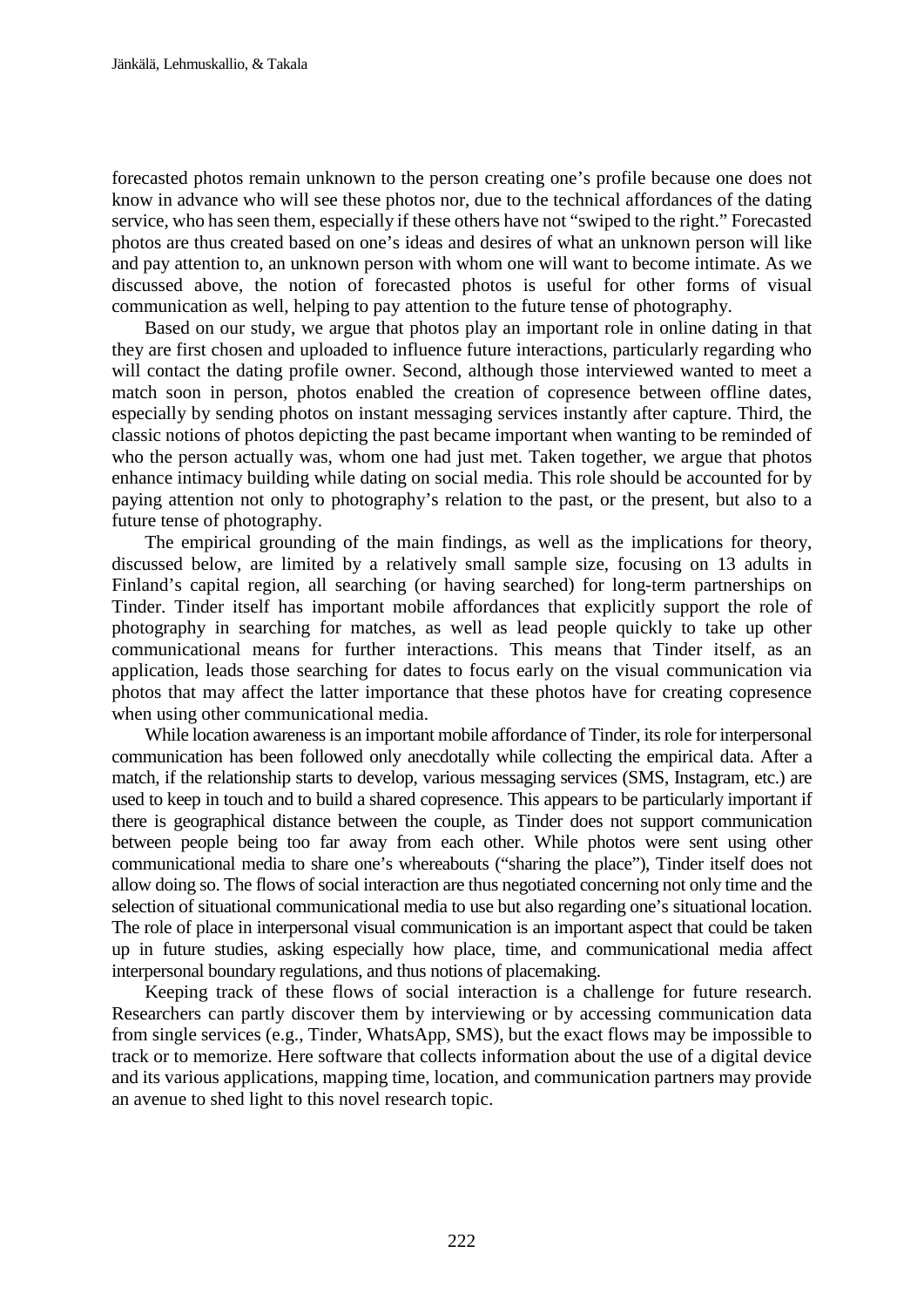### **IMPLICATIONS FOR THEORY**

While previous research on online dating, especially on Tinder, tends to limit itself to studying the use of one communicational medium at a time, our work shows the importance of focusing on the flows of social interaction among multiple platforms in order to understand the role that different communicational media take in searching online for long-term partners. As our findings show, the process unfolds starting from assembling a profile to a search for candidates, to matching, starting a chat, moving to other communicational media, to a face-to-face meeting, followed both by computer-mediated and further face-to-face-meetings, all depending on both parties wanting to advance.

A focus specifically on the uses of photography within online dating allows us to point to the changing roles that visual communication takes in flows of social interaction. In contrast to related research, which tends to stress either the past ("the has been") or the networked realtimeness and ephemerality of mobile photography, our research uncovers forecasted photos, a specific focus on the future when assembling profile photos. Only later, using other communicational means than Tinder, do photos take the roles discussed in related research for creating copresence and distant closeness, used for enhancing intimacy.

Both concepts identified in this research—flows of social interaction and forecasted photos—offer new avenues for research, helping to pay attention to visual communication within a broader ecology of practice.

#### **REFERENCES**

- Barthes, R. (1982). *Camera Lucida: Reflections on photography* (R. Howard, Trans.). New York: Hill and Wang. Original published in 1980
- Cassidy, E. (2016). Social networking sites and participatory reluctance: A case study of Gaydar, user resistance and interface rejection. *New Media & Society, 18*(11), 2613–2628.
- Chalfen, R. (1987). *Snapshot versions of life*. Bowling Green, OH, USA: Bowling Green State University Popular Press.
- Couldry, N., & Mejias, U. A. (2018). Data colonialism: Rethinking big data's relation to the contemporary subject. *Television & New Media*, *20*(4), 336–349.
- David, G., & Cambre, C. (2016). Screened intimacies: Tinder and the swipe logic. *Social Media+Society, 2*(2), 1–11.<https://doi.org/10.1177/2056305116641976>
- Duguay, S. (2017). Dressing up Tinderella: Interrogating authenticity claims on the mobile dating app Tinder. *Information, Communication & Society, 20*(3), 351–367.
- Ellison, N. B., Hancock, J. T., & Toma, C. L. (2011). Profile as promise: A framework for conceptualizing veracity in online dating self-presentations. *New Media & Society, 14*(1), 45–62.
- Finkel, E. J., Eastwick, P. W., Karney, B. R., Reis, H. T., & Sprecher, S. (2012). Online dating: A critical analysis from the perspective of psychological science. *Psychological Science in the Public Interest, 13*(1), 3–66.
- Goffman, E. (1990). *The presentation of self in everyday life*. London, UK: Penguin.
- Gómez Cruz, E., & Lehmuskallio, A. (Eds.). (2016). *Digital photography and everyday life: Empirical studies on material visual practices*. London, UK: Routledge.
- Gye L. (2007). Picture this: The impact of mobile camera phones on personal photographic practices. *Continuum: Journal of Media & Cultural Studies, 21*(2), 279–288.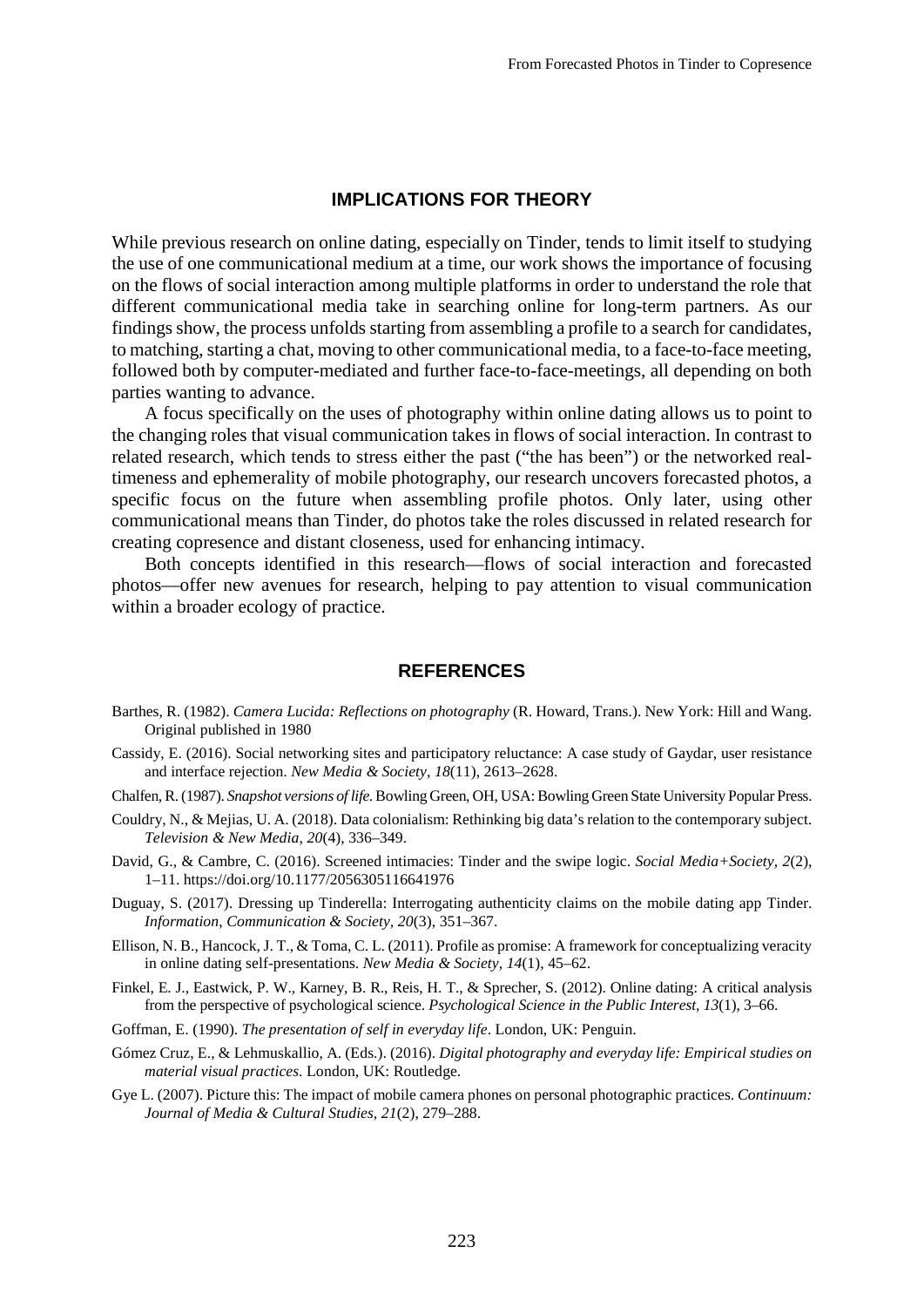Halpern, O. (2015). *Beautiful data: A history of vision and reason since 1945*. Durham, NC, USA: Duke University Press.

- Hess, A., & Flores, C. (2018). Simply more than swiping left: A critical analysis of toxic masculine performances on *Tinder Nightmares*. *New Media & Society, 20*(3), 1085–1102.
- Larsen, J., & Sandbye, M. (Eds.). (2013). *Digital snaps: The new face of photography*. New York, NY, USA: I. B. Tauris.
- Lehmuskallio, A. (2016). The camera as a sensor: The visualization of everyday digital photography as simulative, heuristic and layered pictures. In E. Gómez Cruz & A. Lehmuskallio (Eds.), *Digital photography and everyday life* (pp. 243–266). London, UK: Routledge.
- Lehmuskallio, A., & Gómez Cruz, E. (2016). Why material visual practices? In E. Gómez Cruz & A. Lehmuskallio (Eds.), *Digital photography and everyday life* (pp. 1–16). London, UK: Routledge.
- Lobinger, K., & Brantner, C. (2015). In the eye of the beholder: Subjective views on the authenticity of selfies. *International Journal of Communication, 9*(1), 1848–1860.
- MacLeod, C., & McArthur, V. (2018). The construction of gender in dating apps: An interface analysis of Tinder and Bumble. *Feminist Media Studies*, Online First. https://doi.org/10.1080/14680777.2018.1494618
- March, E., Grieve, R., Marrington, J., & Jonason, P. K. (2017). Trolling on Tinder® (and other dating apps): Examining the role of the dark tetrad and impulsivity. *Personality and Individual Differences, 110*, 139–143.
- Mason, C. L. (2016). Tinder and humanitarian hook-ups: The erotics of social media racism. *Feminist Media Studies, 16*(5), 822–837.
- McLaughlin, C., & Vitak, J. (2012). Norm evolution and violation on Facebook. *New Media & Society, 14*(2), 299–315.
- McQuire, S. (2013). Photography's afterlife: Documentary images and the operational archive. *Journal of Material Culture, 18*(3), 223–241.
- Miller, V. (2008). New media, networking and phatic culture. *Convergence: The International Journal of Research into New Media Technologies, 14*(4), 387–400.
- Newett, L., Churchill, B., & Robards, B. (2017). Forming connections in the digital era: Tinder, a new tool in young Australian intimate life. *Journal of Sociology*, *54*(3), 346–361.
- Oxford English Dictionary. (n.d.). https://www.oed.com/view/Entry/72980?rskey=R4dtM1&result=2#eid
- Prieto-Blanco, P. (2016). *Transnational (dis)affect in the digital age. Photographic practices of Irish‐Spanish families living in Ireland* (Unpublished doctoral dissertation, National University of Ireland, Galway). Retrieved from https://www.library.nuigalway.ie/handle/10379/6080
- Ranzini, G., & Lutz, C. (2017). Love at first swipe? Explaining Tinder self-presentation and motives. *Mobile Media & Communication, 5*(1), 80–101.
- Rose, G. (2010). *Doing family photography. The domestic, the public and the politics of sentiment* [Kindle edition]. Surrey, UK: Ashgate.
- Sarvas, R., & Frohlich, D. M. (2011). *From snapshots to social media-the changing picture of domestic photography*: London, UK: Springer.
- Senft, T. M., & Baym, N. K. (2015). What does the selfie say? Investigating a global phenomenon. *International Journal of Communication*, *9*, 1588–1606.
- Strubel, J., & Petrie, T. A. (2017). Love me Tinder: Body image and psychosocial functioning among men and women. *Body image, 21*, 34–38.
- Sumter, S. R., Vandenbosch, L., & Ligtenberg, L. (2017). Love me Tinder: Untangling emerging adults' motivations for using the dating application Tinder. *Telematics and Informatics, 34*(1), 67–78.
- Thompson, L. (2018). "I can be your Tinder nightmare": Harassment and misogyny in the online sexual marketplace. *Feminism & Psychology, 28*(1), 69–89.
- Timmermans, E., & De Caluwé, E. (2017). To Tinder or not to Tinder, that's the question: An individual differences perspective to Tinder use and motives. *Personality and Individual Differences, 110*, 74–79.